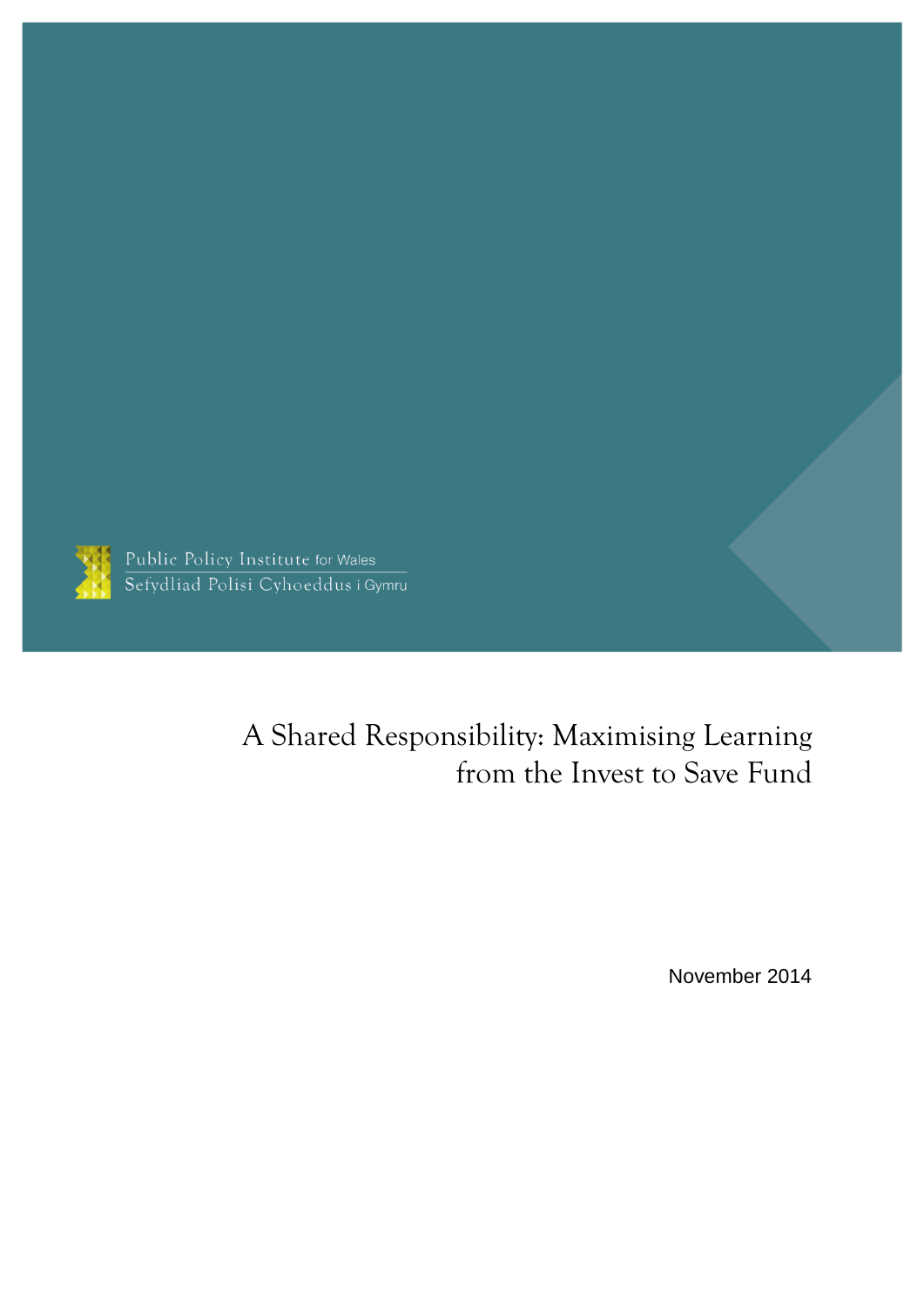# A Shared Responsibility: Maximising Learning from the Invest to Save Fund

Dr James Downe

Centre for Local & Regional Government Research, Cardiff Business School, Cardiff University

This report and the information contained within it are the copyright of the Queen's Printer and Controller of HMSO, and are licensed under the terms of the Open Government Licence [\[http://www.nationalarchives.gov.uk/doc/open-government-licence/version/3\]](http://www.nationalarchives.gov.uk/doc/open-government-licence/version/3). The views expressed are the author's and do not necessarily reflect those of members of the Institute's Executive Group or Board of Governors.

For further information please contact:

Professor Steve Martin Public Policy Institute for Wales Tel: 029 2087 5345 Email: [info@ppiw.org.uk](mailto:info@ppiw.org.uk)

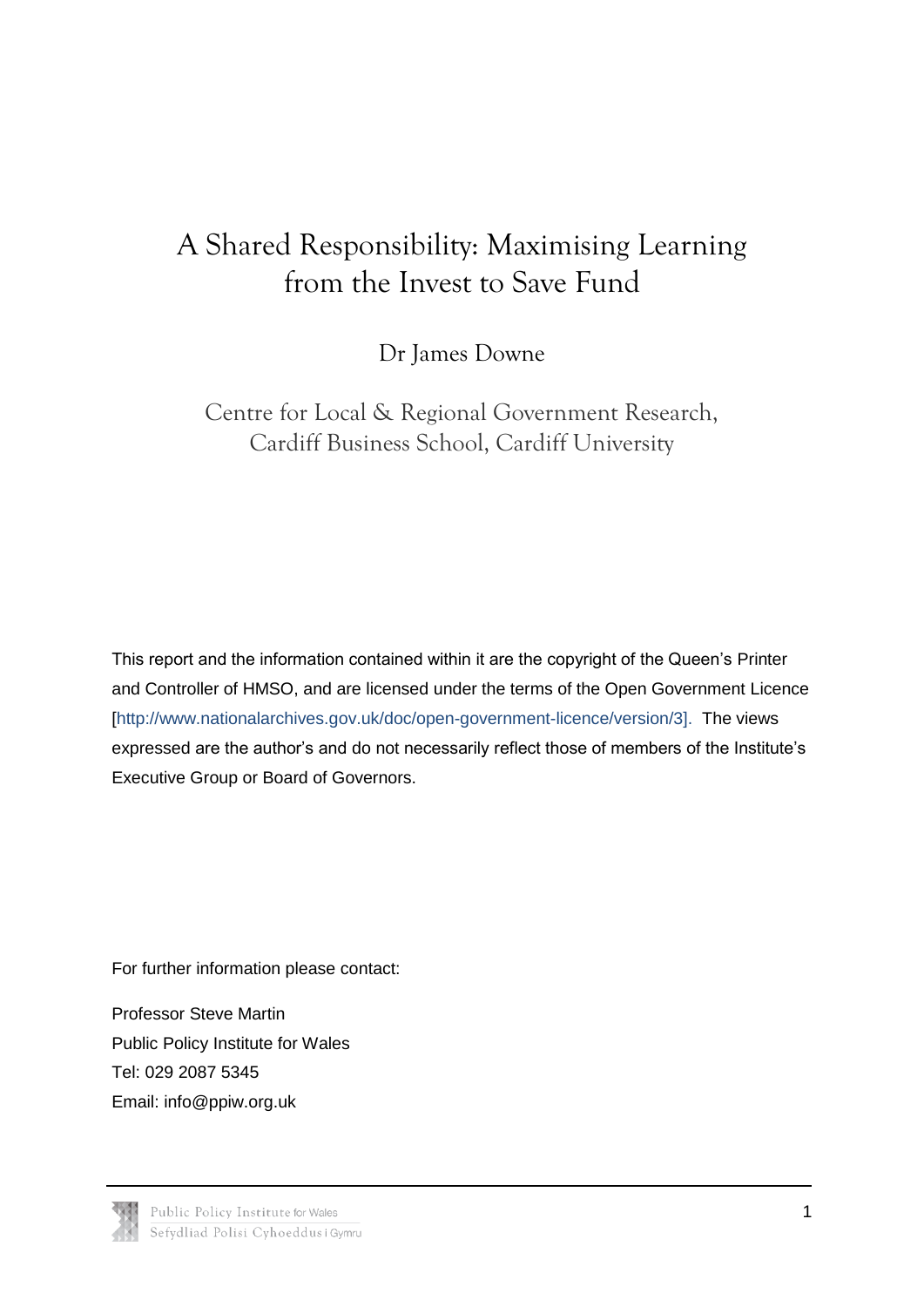## Contents

| What is currently undertaken by the Welsh Government? 15                 |  |
|--------------------------------------------------------------------------|--|
|                                                                          |  |
|                                                                          |  |
| What can the Welsh Government do to improve the sharing of learning?  18 |  |
|                                                                          |  |
|                                                                          |  |
|                                                                          |  |
|                                                                          |  |
|                                                                          |  |
|                                                                          |  |
|                                                                          |  |

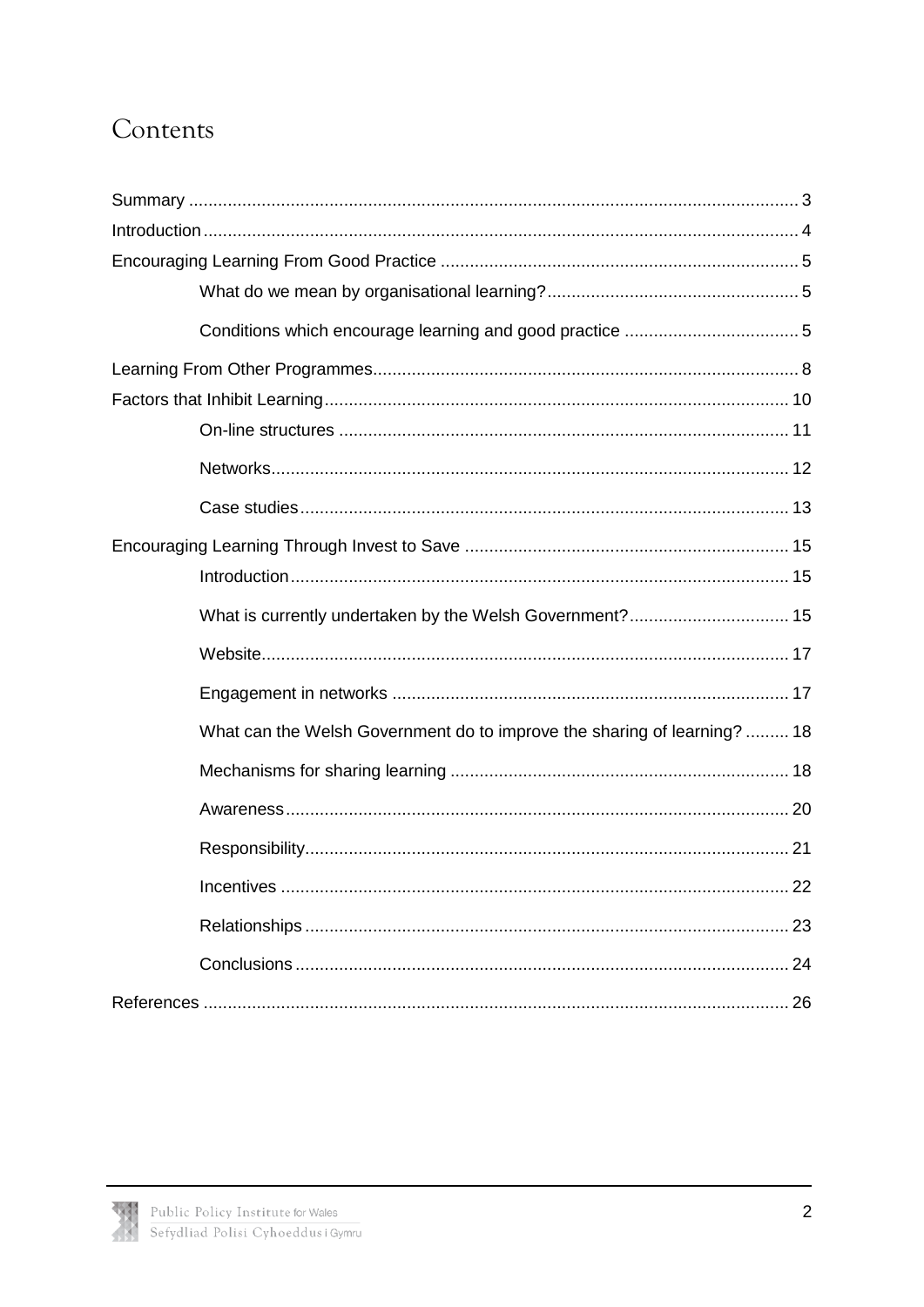### <span id="page-3-0"></span>Summary

- The Invest to Save Fund helps Welsh public services transform the way they work. It supports the introduction of new approaches that make services more efficient and effective. It is important that the good practice which it supports is adopted as widely as possible.
- Research shows that for this to happen there must be effective mechanisms for sharing good practice; awareness of the opportunities for learning; a willingness to share learning and incentives to do so; and good relationships between organisations.
- It also suggests that organisations need to adapt good practice so that it works in their own contexts rather than simply 'cut and pasting' approaches from elsewhere. This means that face-to-face interactions are better than a one-size-fits-all dissemination strategy because they enable organisations to share knowledge that is difficult to codify.
- Public services, the Wales Audit Office (WAO), Welsh Local Government Association (WLGA) and Welsh Government can all do more to encourage learning from the new approaches that are supported by the Fund.
- Public services should liaise with each other when designing projects and take more responsibility for sharing good practice - in their own sectors and beyond.
- The WAO should assess how well councils and other public services are working together to share learning.
- The WLGA can use its networks to promote good practice from the Fund.
- The Welsh Government should give more emphasis to the importance of learning at all stages of the Fund. It should consider:
	- Promoting awareness of the Fund and of the good practice which it supports;
	- Ensuring that all projects are evaluated independently in order to identify lessons;
	- Requiring public services to develop clear plans to share the good practice which they develop;
	- Introducing a dedicated resource to support dissemination and learning activity;
	- Providing incentives for public services to share learning from projects supported by the Fund.

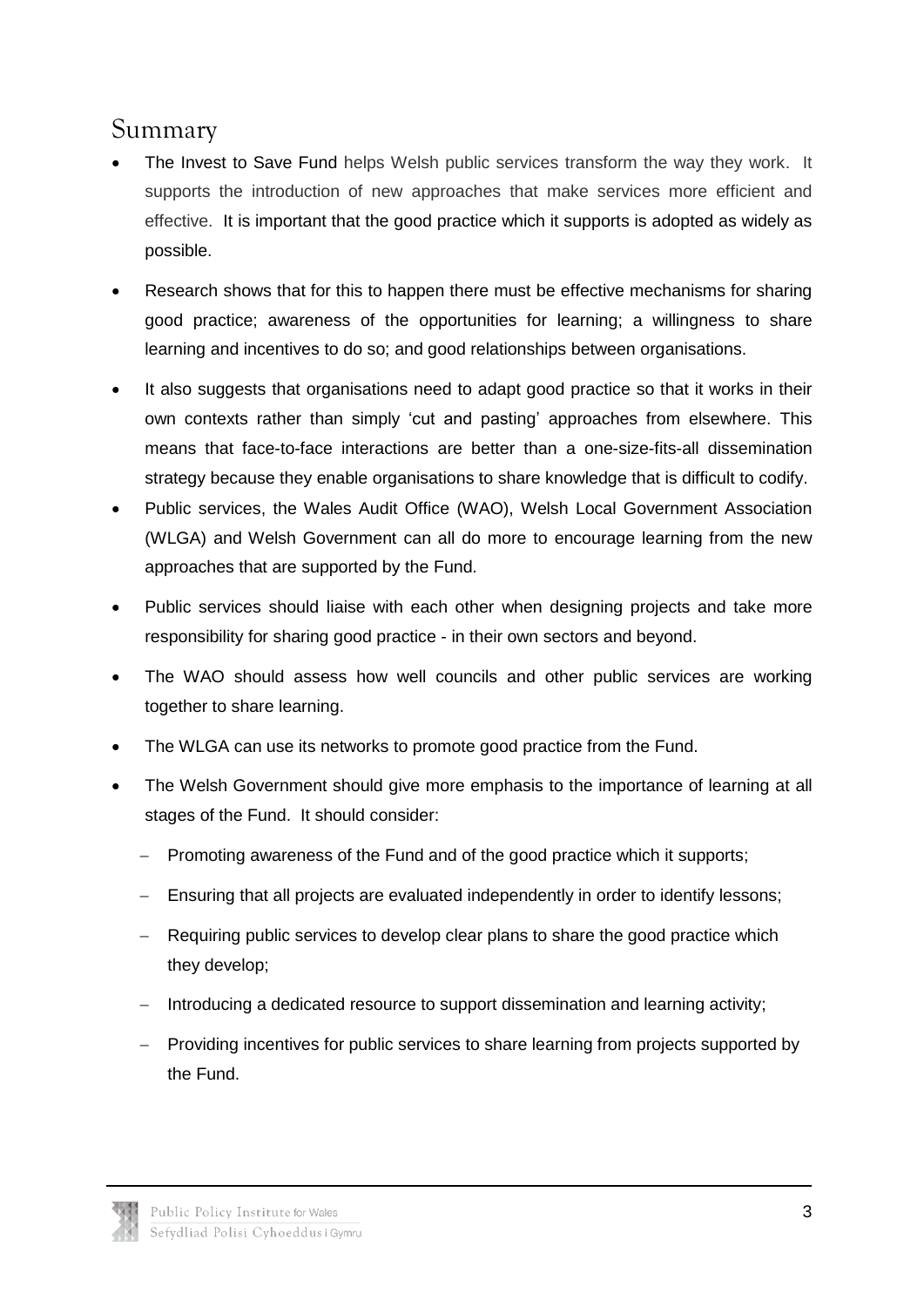### <span id="page-4-0"></span>Introduction

The aim of this assignment is to provide independent expert advice to the Finance Minister on 'ways to enhance the prospects that public services will learn from and adopt good practice which is funded by Invest to Save (I2S)'.

In addition to a scoping interview with the lead official and colleagues, I have conducted seven in-depth, semi-structured interviews with officials from across different departments of the Welsh Government and representatives from the WAO and the WLGA.

I have accessed various documents on Invest to Save including the annual reports, the National Assembly for Wales Finance Committee report and both internal and external evaluations reports. I have also utilised previous research that I have conducted on organisational learning and findings from a current project examining different funding mechanisms in Welsh local government (in particular, Local Service Board-European Social Fund).

While this assignment focuses upon I2S, it is important to recognise that the issues raised in this note are, of course, not confined to the I2S scheme but common across other programmes in the public sector. I understand that there is potential to examine wider issues in a future piece of work.

This note focuses upon the following seven questions which were agreed in the commissioning document. I have grouped some of these questions together for ease of reporting.

- 1. What is known about the conditions which encourage learning from good practice?
- 2. What lessons can Wales learn from other programmes which have sought to encourage learning from good practice (for example the Beacon Council scheme)?
- 3. What factors inhibit learning in local government and in NHS Wales?
- 4. What action would local authorities and NHS Wales need to take?
- 5. Is the Invest to Save programme as currently designed and implemented likely to maximise the prospects for learning from good practice?
- 6. If not, what are the main changes that could be made to improve its effectiveness?
- 7. What action can the Welsh Government take to improve learning from the scheme?

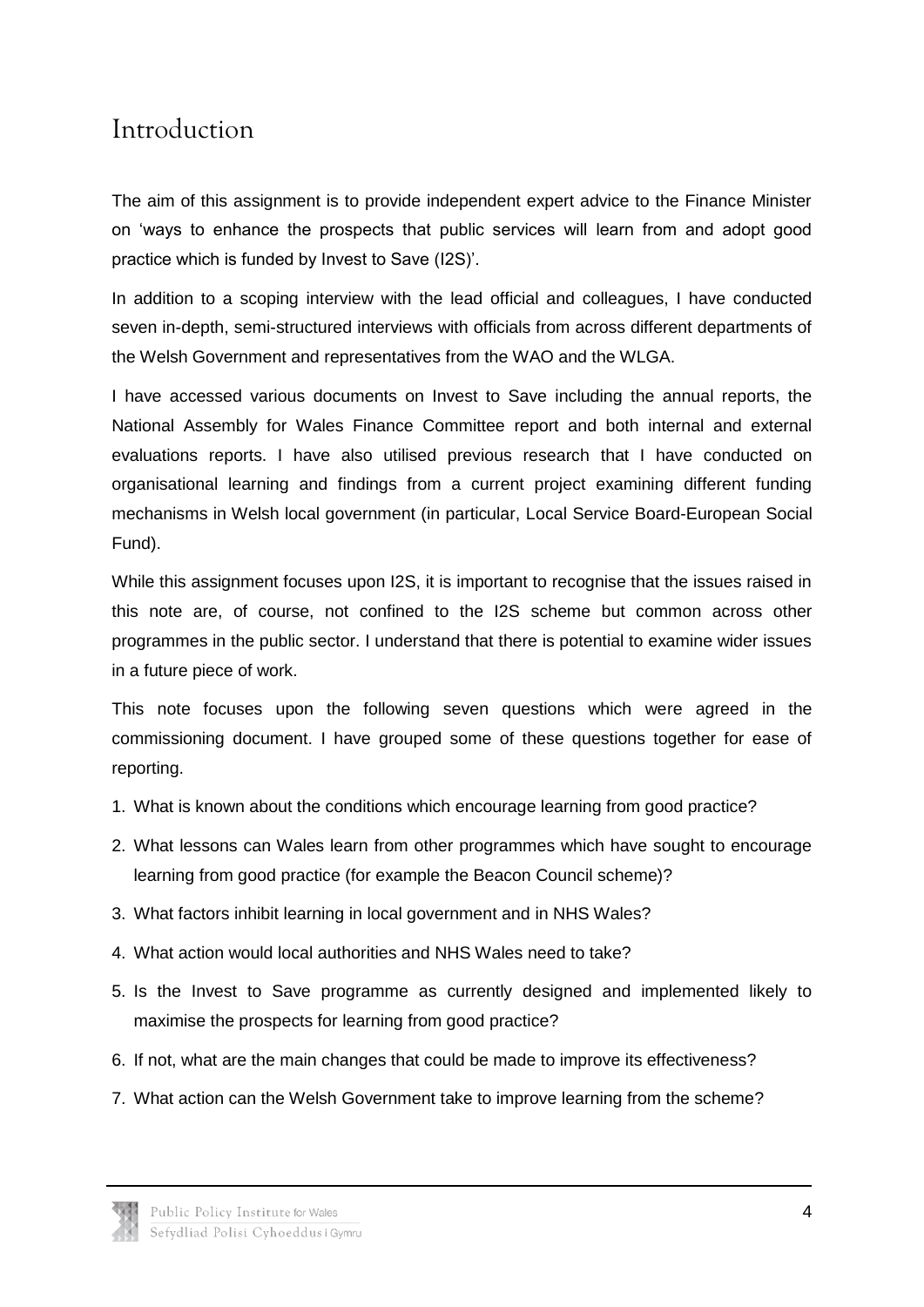# <span id="page-5-0"></span>Encouraging Learning From Good Practice

#### <span id="page-5-1"></span>**What do we mean by organisational learning?**

'An organisation learns if any of its units acquires knowledge that it recognises as potentially useful for the organisation' (Huber, 1991: 126). Organisational learning is a multi-stage process.

- First, individuals from organisations need to interact (in a network or similar) and be exposed to new ideas;
- The second stage is where knowledge is acquired by the individual and then taken back to their organisation:
- The next stage is applying this new knowledge to the organisation so that it leads to action or changes behaviour;
- The final stage is service improvement if the actions or changes in behaviour are superior to the original behaviour.

#### <span id="page-5-2"></span>**Conditions which encourage learning and good practice**

Literature on organisational learning suggests that there are a number of conditions that need to exist within an organisation and between learning partners for the transfer of learning to occur (Child and Faulkner, 1998; Nahapiet and Ghoshal, 1998; Finger and Brand, 1999). In order to understand organisational learning, it is not simply the quality of the new knowledge that is important, you also need to focus on the **source of learning, the recipient of the learning** and the **context** (Szulanski, 1996; Rashman and Hartley, 2002).

A number of theoretical models have been designed which outline the relationship between the sender and the receiver of learning and the processes and actions which lead to organisational learning and improvement. One such model (Figure 1) suggests that both the donor and the recipient need **absorptive capacity** to recognise the value of new knowledge and use it (Easterby-Smith et al., 2008). Absorptive capacity is the preparedness of an organisation to absorb external knowledge which is largely dependent upon prior knowledge and skills, including shared language, technical knowledge and team functioning (Cohen and Levinthal, 1990).

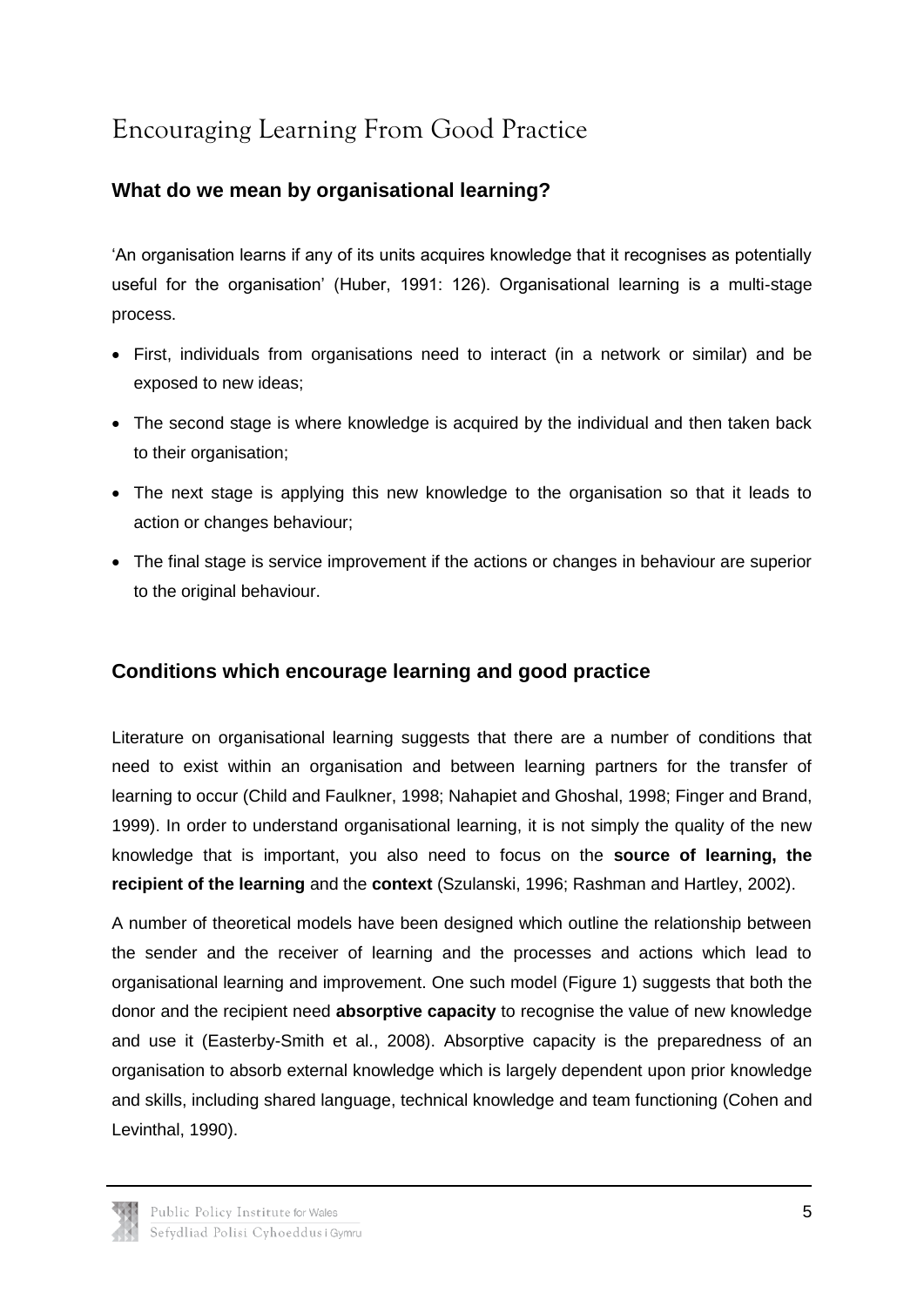The donor organisation needs intra-organisational transfer capability so that they can disseminate the knowledge to the recipient in an effective way. The final factor which influences knowledge transfer is both the **motivation to teach and learn** from the respective partners. The **nature of knowledge** is also important as various studies have shown that how the knowledge is stored (its tacitness) and its complexity can determine the success of organisational learning. **Tacit knowledge** is personal, contextual and often embedded in practice which makes it difficult to articulate i.e. 'know how'. **Explicit knowledge** concerns rules and facts that can be articulated and codified i.e. 'know what'.

The inter-organisational dynamics are the factors which enable learning to be transferred. Easterby-Smith et al. (2008) suggest four main factors: power relations, trust and risk, structures and mechanisms and social ties. These inter-organisational factors come from private sector research and not all are relevant for the public sector. Power relations and trust between organisations are perhaps less of an issue in the public sector than in the private sector, although regardless of sectors, people are more likely to absorb knowledge from those they **trust** (Gambetta, 1988). Also, organisational learning is more likely to occur in an arena where there is a **willingness to take risks** and acceptance that mistakes can be made.





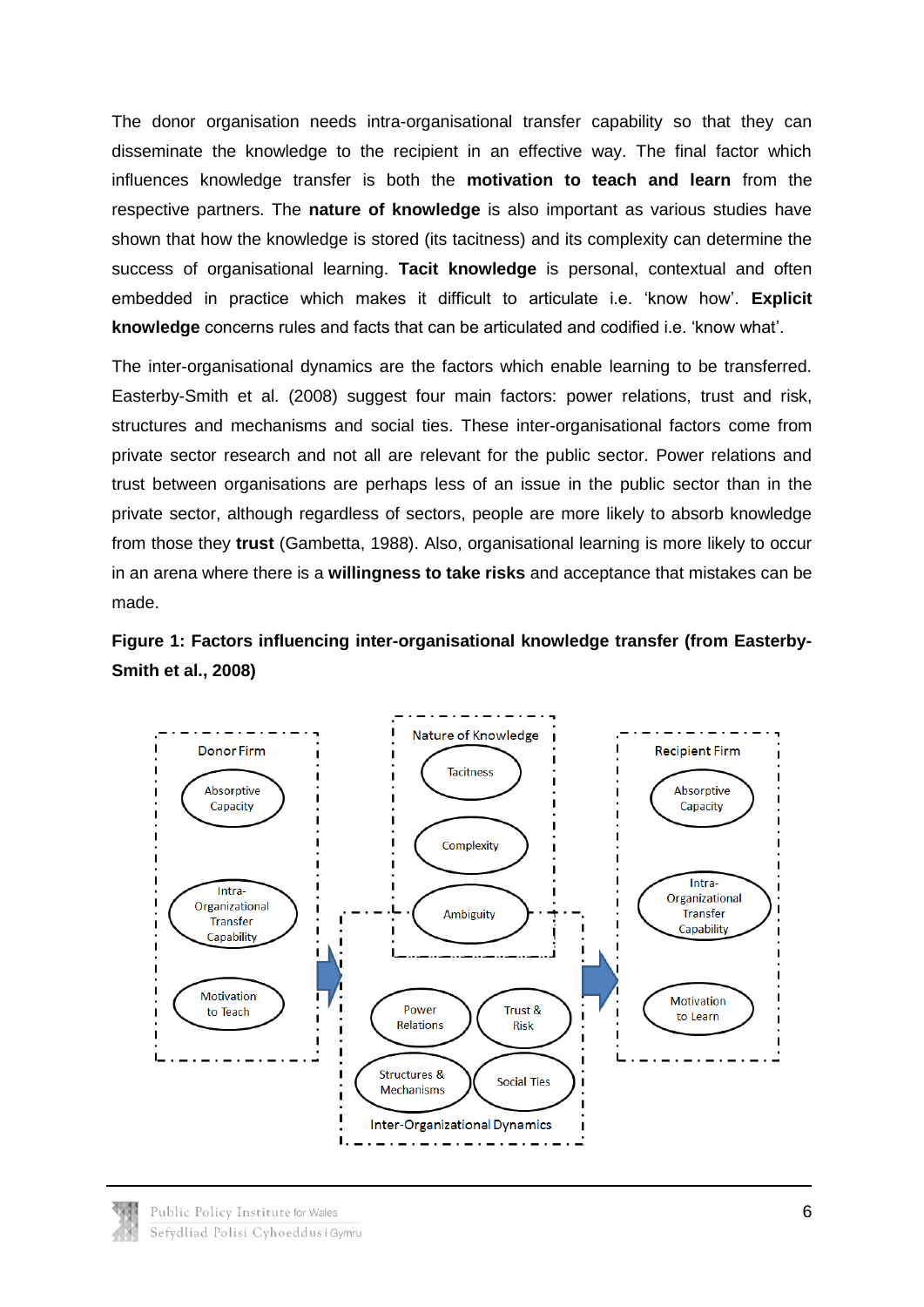The **context** within which learning takes place is an important enabler. Research in the private sector suggests that a firm's ability to learn from another firm is dependent upon the **similarity** of both firms' knowledge bases, organisational structures and dominant logics (Lane and Lubatkin, 1998). Research in public services has come to the same conclusions as there was also a preference for learning from similarly sized organisations facing similar issues (Downe et al., 2004).

Although leadership is not specified as an enabler in its own right in Figure 1, it can be grouped under structures. **Strategic leadership** is regularly cited as being an important variable in implementing organisational learning (Vera and Crossan, 2004; Bate and Robert, 2002). Introducing change is often dependent upon an individual or a small number of individuals working together (Downe et al., 2004). These political or managerial **champions** are those tasked with co-ordinating knowledge transfer and generally making the learning happen. It does not matter who the champion is, what is important is whether the individual is able to influence, shape and create the climate for change.

**Social ties** are another factor which enables learning to be transferred. Successful interorganizational learning is more likely to happen where it is embedded in a collaborative relationship (Child and Faulkner, 1998) and this relationship relies upon good social ties between participants. Where knowledge is tacit, learning can only take place where people are willing to share and this is aided if there are good relationships between participants. Dopson found from the health sector that 'tacit and experiential knowledge is perceived by clinicians to be a persuasive form of knowledge' (2006: 85).

The **culture** of an organisation is an important influence on its capacity to generate innovation and implement learning (Nonaka, 1994) and needs to be supportive of knowledge transfer. Technology can be an important enabler but it is not the easy solution to organisational learning problems – 'it makes connection possible, but it does not make it happen' (O'Dell and Grayson, 1998). What makes organisational learning happen are people creating, acquiring and utilising knowledge within the organisation.

The enablers outlined above can of course be barriers so, for example, where there is no trust between disparate members in a poorly designed learning structure, this will militate against learning being shared. A range of authors have considered the barriers to organisational learning. O'Dell and Grayson (1998), for example, outline four potential barriers to learning and change. They suggest that **ignorance** (e.g. individuals with knowledge not realising that others may find it useful), **capacity** (in terms of money and time), **relationships** (between people, and needing a critical mass of people) and **motivation** (no 'real' reason to transfer information) can all act as barriers. These barriers

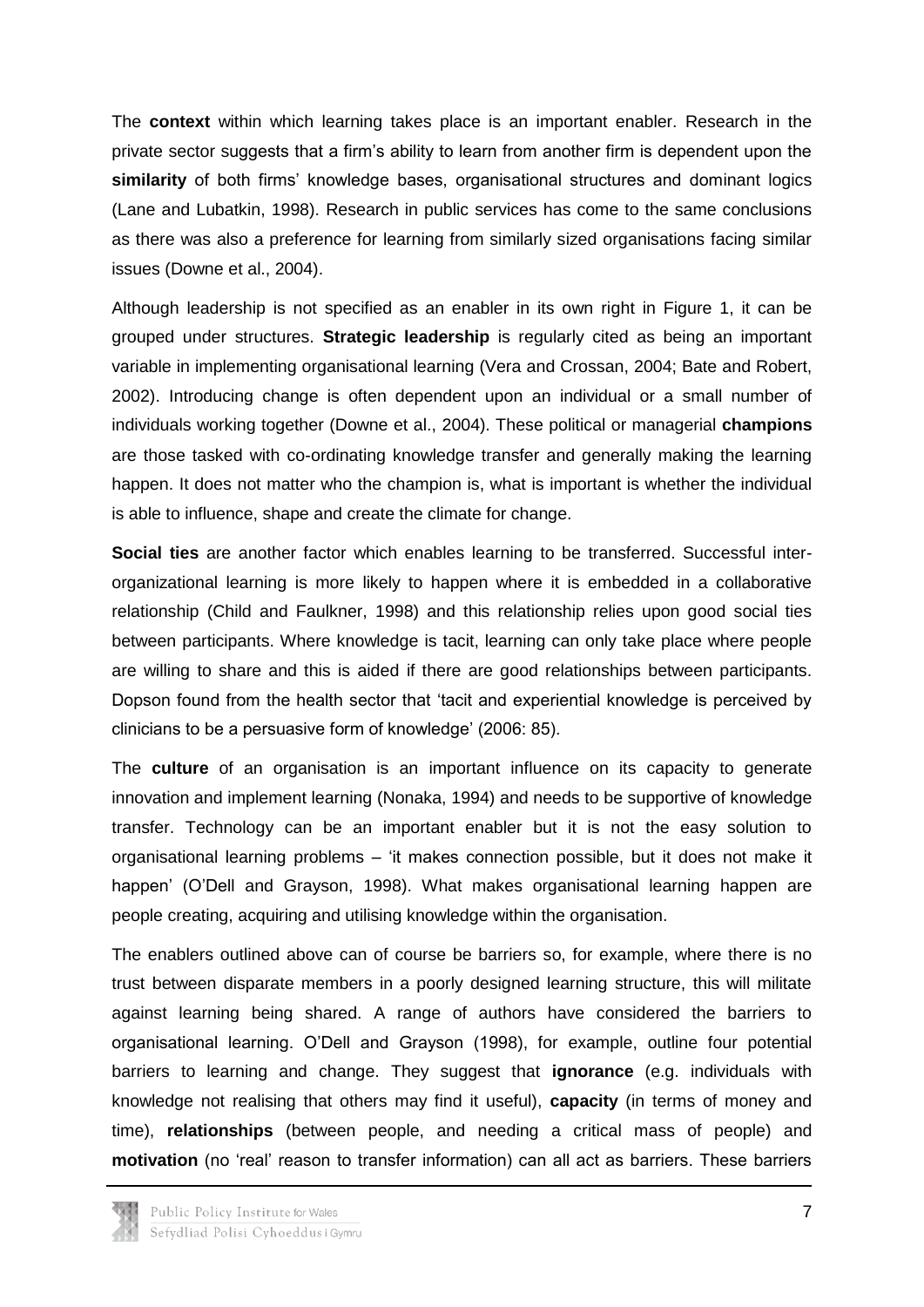can exist at different levels – at the individual level (getting the right people involved and ensuring that those who have the knowledge share it but recognising that this requires time and effort) to the organisational level (where sharing learning needs to be part of an organisation's culture).

This section has outlined the conditions which encourage learning from good practice. It is not simply a case of having a check-list of enablers – do these things and your organisation will be a learning organisation – although practitioner-focused literature would seem to suggest this. What works in one organisation will not necessarily work in another as the context is different and they may face different barriers to organisational learning. For successful knowledge transfer to take place, there needs to be a focus upon the originating organisation but also the recipient organisation. Later sections of this note will assess the extent to which these factors inform current strategies to share good practice from Invest to Save projects.

## <span id="page-8-0"></span>Learning From Other Programmes

Various governments have introduced schemes to encourage the spread of good practice and learning across the public sector. In the United States, the Innovations in American Government programme has been recognising and promoting excellence and creativity in the public sector for more than 20 years.

In the UK, the Government has introduced a number of mechanisms of inter-organisational learning such as peer review (Jones, 2004; 2005), the capacity building programme (Nunn, 2007) and the Beacon Scheme (Rashman and Hartley, 2002; Downe et al., 2004; Rashman et al., 2005). All of these initiatives aim to improve services through organisational learning.

The Beacon Scheme was introduced by the Labour government in 1998. It is particularly interesting for this assignment because it had two main goals – the celebration of excellence through an award and the diffusion of good practice and learning across the public sector. Beacon awards were given to those councils judged to be excellent in a particular service area. They would then be **required to disseminate the 'best practice'** by hosting events, visits and work shadowing from other councils.

Assessing the impact of award schemes is hard and largely relies upon the perceptions of those involved. Hartley and Allison (2002) found that respondents could identify gains that they had achieved personally from attending events such as gaining new knowledge and

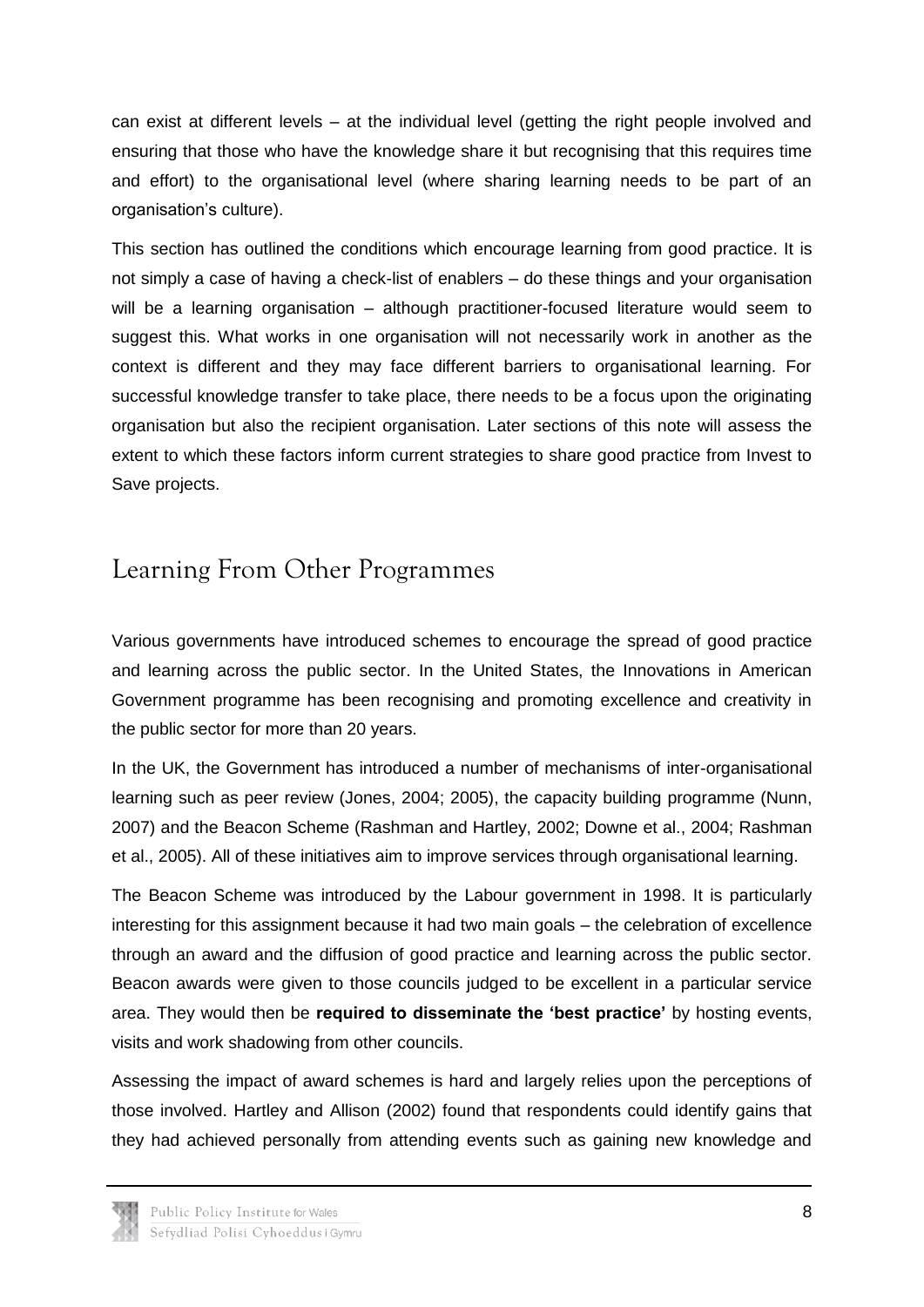having the opportunity to challenge current thinking. But **they could not easily identify how their organisations benefitted from the network** beyond reporting findings of the event back to colleagues.

Two papers have examined the extent of organisational learning and change in public services through the Beacon Scheme (Downe et al., 2004; Rashman et al., 2005). The results suggest that learning has taken place but managers had not learnt as much as they had expected. 77% of respondents to a survey expected to learn 'a fair amount' or 'a great deal' about 'developing new solutions to problems', but actual learning was lower with most respondents (41%) learning only 'a little'. Overall, more than half (55%) of attendees at learning events stated that they had made, or intended to make, changes to procedures after learning 'best practice' from other authorities.

There is evidence of improvement over time. When the survey was repeated three years later, 79% of respondents reported that they had made a change in their council which was attributable wholly or mainly to attending Beacon events. 52% of managers have made 'improvements to working practices' and 38% have 'introduced new working practices'. Rashman et al. (2005) concluded that organisational learning is more effective where the **culture of the organisation is receptive** and where **key 'champions' work well together**.

#### An example from the Beacon scheme

In one authority, learning was brought back from an event and disseminated to staff using a variety of methods including a short report to senior managers and training sessions. As a result, new working practices were introduced which led to the clearing of a backlog of housing benefit claims and the time taken to process the claims reduced. The government has recently used this authority as an example of how to clear a back-log, so the recipient of the learning from the award winner is now acting as the donor of learning for others to learn from.

Research on Beacons concludes the following:

- Context is important as organisations (and individuals within them) can learn in many different ways in different places. **Good practice needs to be grafted and transplanted rather than 'cut and pasted';**
- Relational learning is better than formal learning events or dissemination;

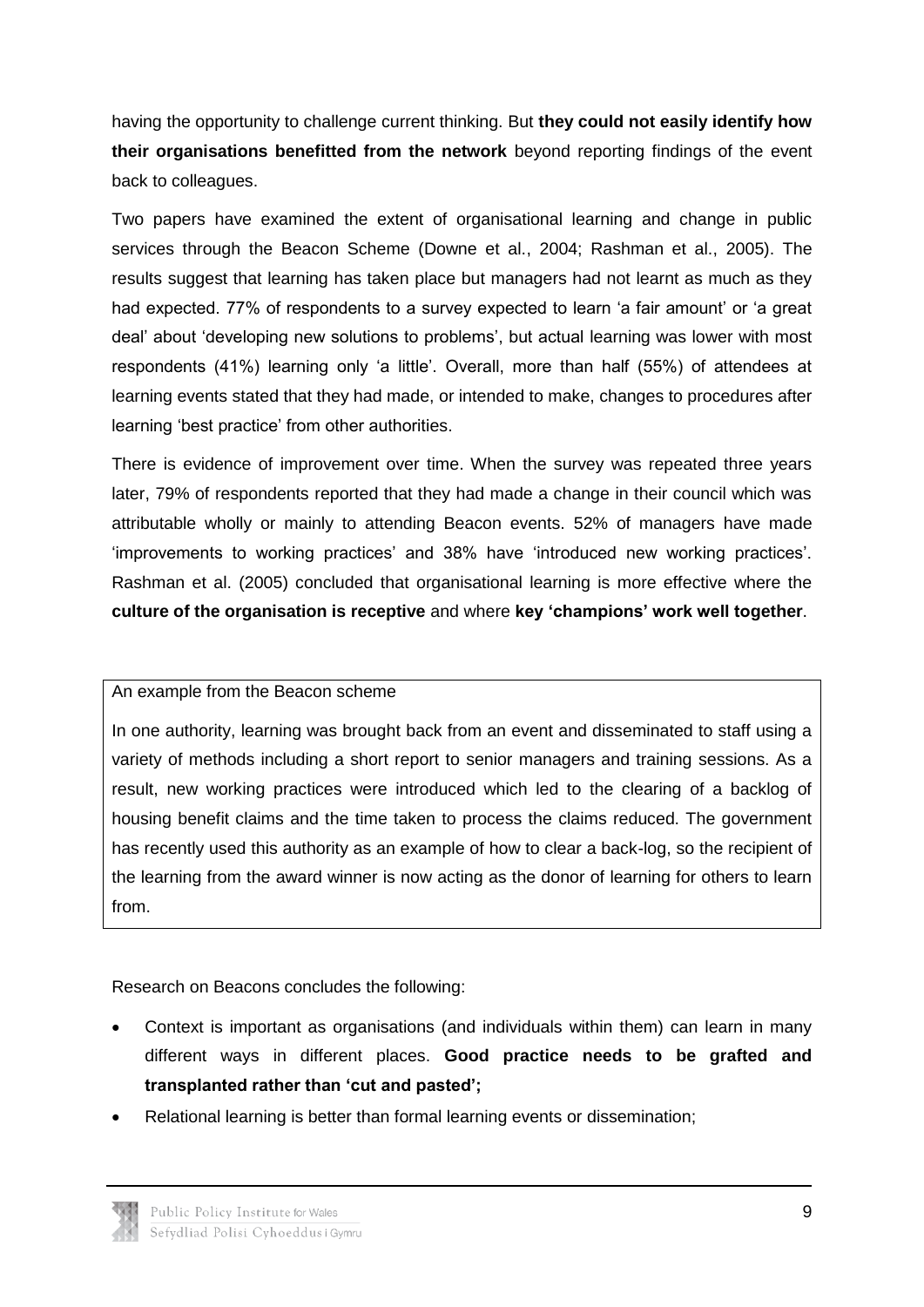- Explicit knowledge is easier to share than tacit knowledge. Face-to-face interactions can help to share knowledge that is difficult to be written down.
- Beacons led to changes in behaviour, improving morale etc. but it is difficult to identify links to improvement;
- Councils became more willing to strive for excellence and share their learning with others. This boosted the reputation of some organisations
- The incentive of becoming a Beacon council and using the award logo on all documentation motivated some councils to apply. More than 200 councils applied in year one; and
- There are concerns about whether the councils awarded Beacon status were actually providing 'best practice' or whether the winners were simply better at completing the application process (Hartley and Downe, 2007; Brannan et al., 2008).

In the health sector, collaboratives have been introduced which aim to provide a bottom-up learning based improvement process. Here, horizontal networks are set up which 'enable a wide range of professionals in a large number of organisations to come together to learn and 'harvest' good practice from each other' (Bate and Robert, 2002: 645). These collaboratives were adapted from the Institute of Healthcare Improvement's 'Breakthrough Series' in the United States.

Recent research in the UK has identified a number of factors that are common to those collaboratives which have the greatest impact. First, it is important **to involve the right people.** Collaboratives work best when they are **voluntary, inclusive** (of all disciplines and patients), multidisciplinary and have **senior support to make change**. Second, they have to focus on topics where there is established good practice and a large gap between current and ideal performance. Third, good collaboratives set **clear goals that team members buy into** and are accountable for. Finally, **appropriate resources** need to be provided and outcomes **evaluated robustly** to assess performance (Health Foundation, 2014)

## <span id="page-10-0"></span>Factors that Inhibit Learning

This section explores the main obstacles that inhibit learning in public services. The literature review has outlined a number of barriers to learning which include:

Mechanisms for sharing learning;

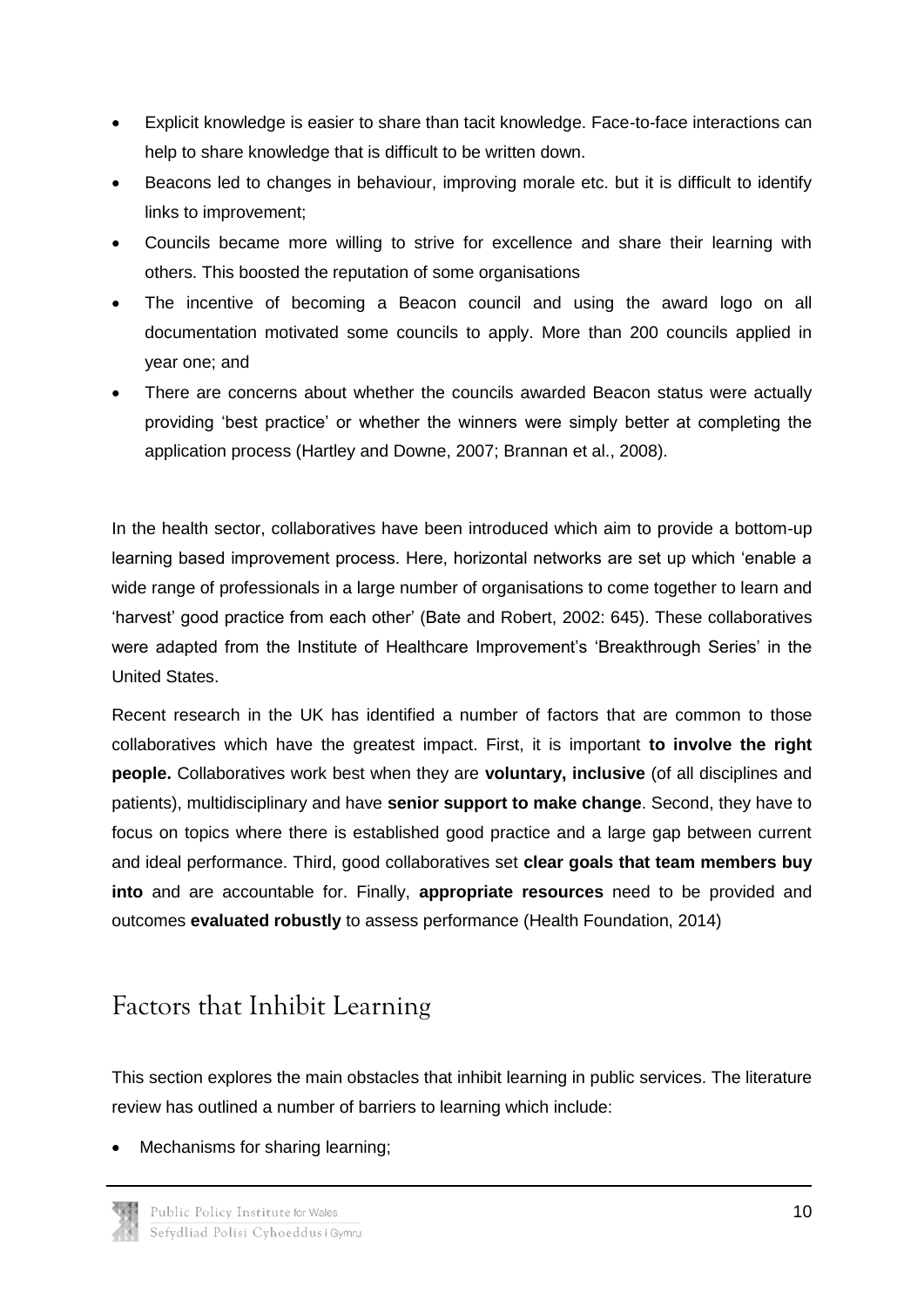- Awareness;
- Responsibility;
- Incentives: and
- Relationships.

It discusses these barriers in relation to Invest to Save and outlines what can do to improve the situation.

The first barrier is the **mechanisms** that are currently being used to share learning. The assumption in Welsh public services seems to be 'build it and they will come' with little evaluation of whether any approach has worked or not.

#### <span id="page-11-0"></span>**On-line structures**

There are various on-line networks set up in Wales to share good practice. 'Good Practice Wales'<http://www.goodpracticewales.com/home> is a single access online portal to Welsh Public Services good practice and knowledge. It places a particular focus upon sharing 'Case studies'. All ten of the latest case studies loaded between July-August 2014 are focused on recycling. The user is then faced with 214 pages of further case studies.

While the Wales Audit Office are a 'good practice partner' in this portal, they also have their own site called Good Practice Exchange (GPX)<http://www.wao.gov.uk/good-practice> The Good Practice Exchange is based on the following principles:

- 'Not reinventing the wheel';
- Adapting not adopting;
- Not advocating a one-size-fits-all approach; and
- Acting as a 'conduit' for the sharing of knowledge.

Like 'Good Practice Wales', the site uses case studies, but there are only 17 posted across 2013 and 2014. The GPX also organise **shared learning seminars** which include a 'call to action' at the end of the seminar focused on what actions will be taken in the future. Some delegates are contacted a few months later to ask about any progress made on their recommendations. There is 'mixed success of this approach' as it depends upon the recommendations they make and for whom. One cynical interviewee remarked that, 'It insults everyone's intelligence that people will change after attending a workshop'. There needs to be more thought given as to how learning from these events can be turned into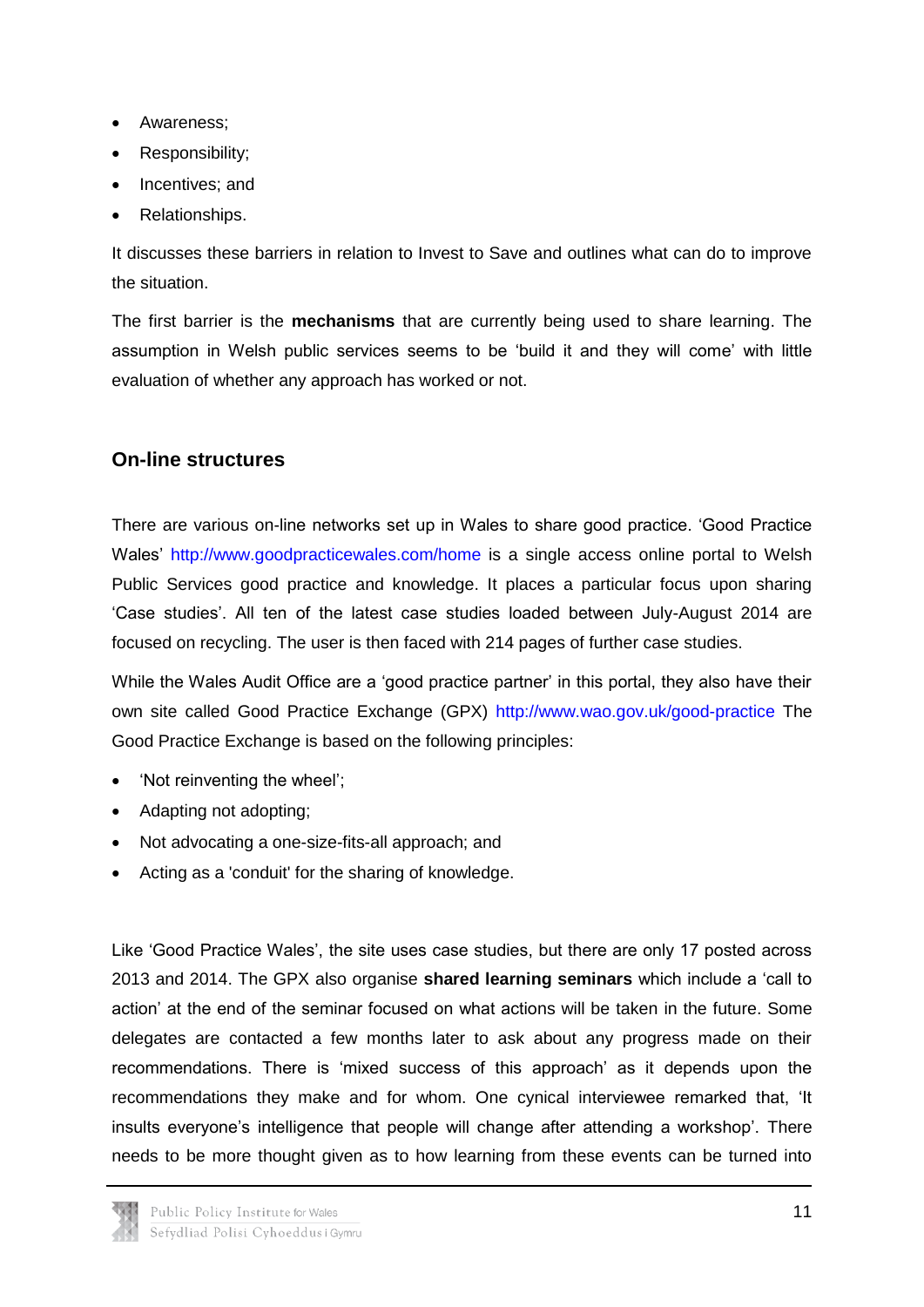action. Are there similar themes for the Welsh Government (or other organisations) to learn from and make changes? If so, who is collecting this information and what, if anything, happens as a result?

#### An example from the Good Practice Exchange

There have been some successes from the events where an example of 'good practice' has been shared and adapted in another authority. A presentation from Monmouthshire County Council on the benefits of agile working has led to similar approaches across Wales. The council agreed to share its business case with others and made visits to other authorities to explain how it worked for them. It is that face-to-face contact which can motivate and inspire people to go for change. It is, of course, expensive to bring people together in seminars, but it can act as an enabler for further contact and then action.

It is not clear how effective on-line mechanisms are in sharing good practice and improving public services, but different mechanisms continue to come on-line. The LGA's Knowledge Hub is one of the more recent additions. Given that it is not clear if the on-line approach is working, it is surprising that investment is continuing and there seems to be reliance upon this type of activity. It is unlikely that senior officers are going to spend much, if any time, on such mechanisms in the hope of picking up good practice. Just putting case studies of I2S projects on-line is not the answer.

#### <span id="page-12-0"></span>**Networks**

Networks (such as collaboratives in health) are where individuals come together in a collaborative arrangement to share knowledge and good practice. The theory here is that people learn through engagement and interaction with others and the resulting knowledge is tacit (Brown and Duguid, 1991). The way to promote organisational learning is to recognise its tacit dimension and to support communities as they develop the mechanisms for sharing knowledge. The process of transfer is not easy as there needs to be careful consideration of the most appropriate method to transfer different types of knowledge (e.g. the use of site visits, mentoring, shadowing etc. to share tacit knowledge) (Dixon, 2000).

There are a large number of well-established professional networks in Welsh public services. As one interviewee suggested, 'There are networks all over the place. Every time I open a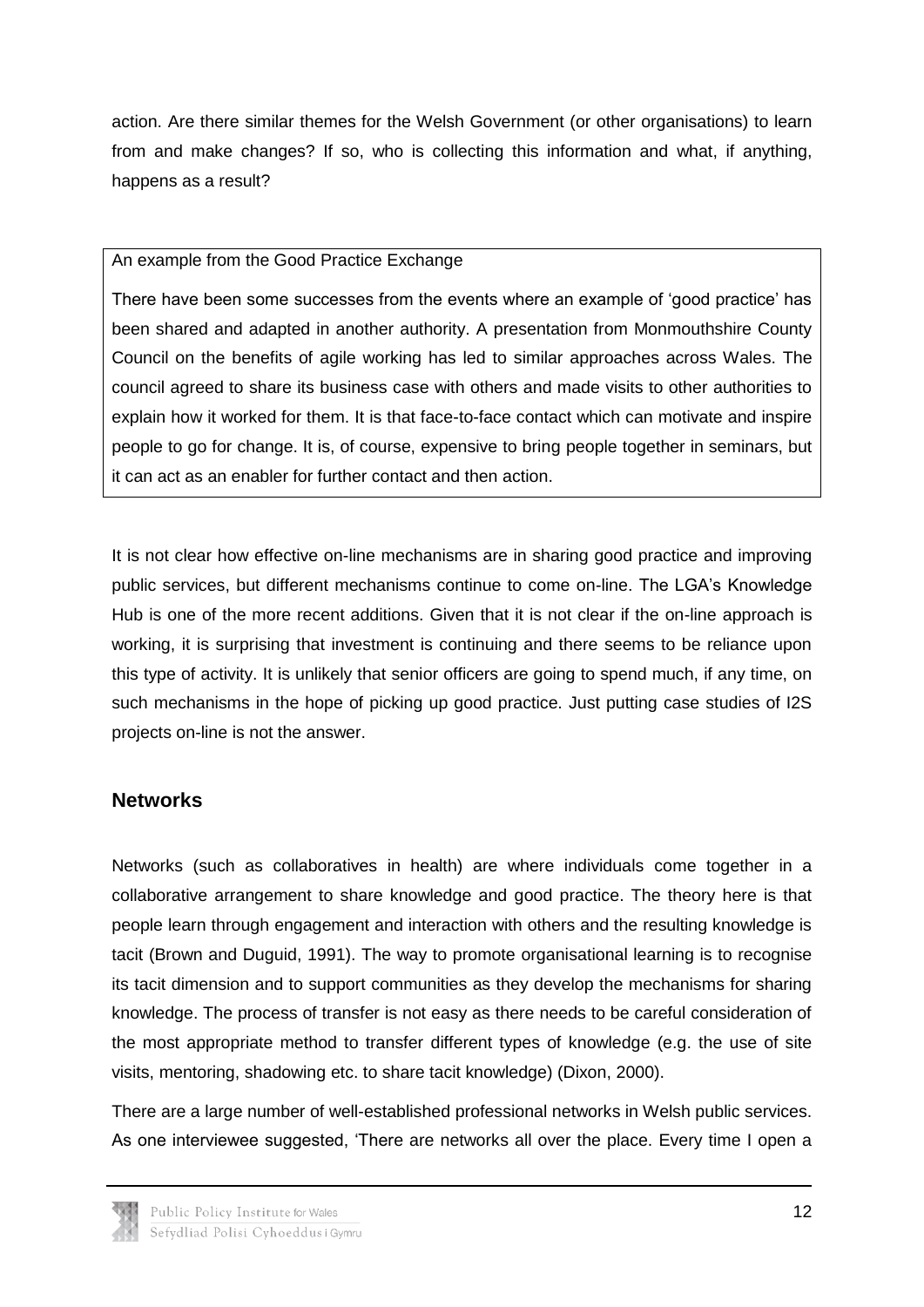cupboard here, there is a network'. They should be a prime avenue for sharing information and good practice, but it is unclear whether this is actually taking place. Just because a network is in place does not mean that learning is occurring. A common complaint from the Welsh Government is that networks can bring people together to complain about Welsh Government policy rather than using it as forum for sharing good practice and service improvement. Another common complaint is that there is often no action between meetings of the network. There needs to be more follow-up of actions resulting from each meeting.

There have been a number of similar projects put forward for I2S funding which implies that organisations (particularly health boards) are not always talking to each other. If similar organisations are delivering similar things, it is vital that there are good contacts between them. Directors of Finance meet regularly so ideally they should be sharing information on potential projects. The onus could be placed on health boards and local councils to liaise rather than the Welsh Government 'matchmaking'. A couple of interviewees wondered whether there was a pan-Wales information group or a network which focused upon transformational service change where I2S projects could feature more consistently.

Networks vary on how often they meet and their level of activity between meetings. It is important, therefore, that networks are not relied upon as the sole source for sharing learning about I2S. Those who are currently involved in networks should be asked how they think they are working, what can be done to improve them and how good practice identified from I2S can be shared most effectively.

#### <span id="page-13-0"></span>**Case studies**

Dissemination activities often rely upon the use of 'case studies' (or pen portraits) produced by the successful organisation. These typically cover the aim of the project, objectives achieved, key learning lessons, next steps and contact details. In I2S, these are helpful to Welsh Government in explaining what the funding is doing and can be 'a means of identifying opportunities'.

The Wales Audit Office used to produce 4-5 page case studies but after feedback from users, now use much shorter documents (1 page) covering high-level questions. Enough information needs to be provided for interest to be sparked and for conversations to begin. **Users are more likely to read shorter documents**.

The second factor is **awareness**. This is where individuals have knowledge but don't realise that others may find it useful. The extent of learning in an organisation depends upon its

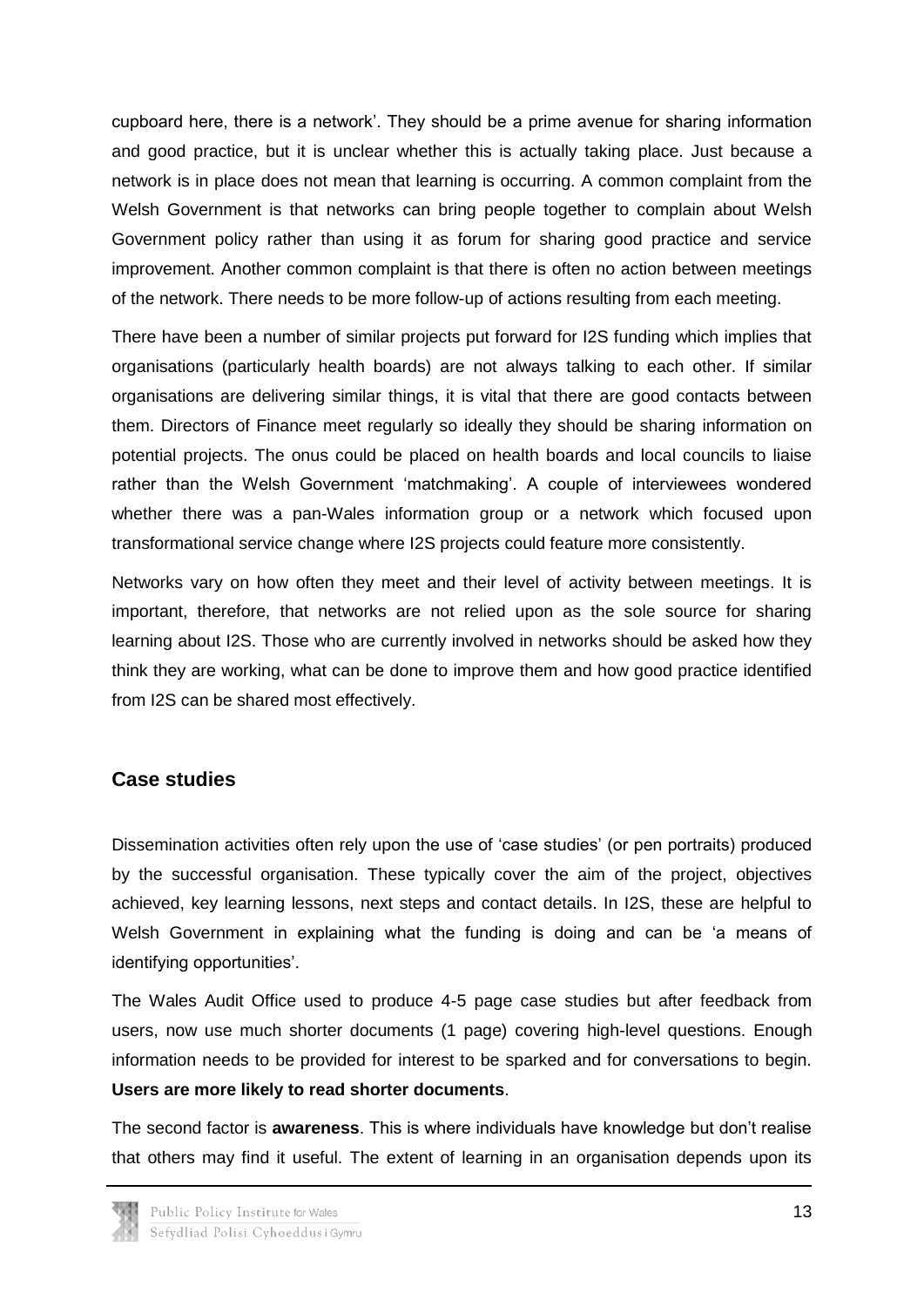culture. Some public organisations have a culture that is open to learning and strategic leadership can facilitate this. In other organisations, there is no such culture or leadership and information sharing is poor. Public service organisations have a responsibility to share good practice internally but also to the wider sector. A number of projects may only disseminate locally through internal mechanisms and press releases. We explore below what the Welsh Government currently does to promote the scheme and how this could be improved.

Third, there is the issue of **responsibility** and who is tasked with sharing learning from good practice. The organisation receiving I2S resource could perhaps be more proactive and take ownership of the learning opportunity. Public sector organisations need to publicise the fact that they have been awarded I2S funding. It should be something to show to the public that an organisation is innovating and efficiencies are being produced. The focus of knowledge transfer is often on the donor organisation offering best practice for the recipients to learn. This means that there needs to be either altruism or an incentive for the donor unless they are also able to learn from others (Hartley and Downe, 2007). In the absence of any organised structure, potential learning can be lost.

There seems to be reluctance for public sector organisations to sell themselves, both to Welsh Government, and to other organisations. As one interviewee suggested, 'Look what we've achieved. 'We don't tend to do that, do we?' It could be made part of the programme, that organisations are required to disseminate the learning from the project. They could cover what went wrong and how they overcame problems as well as distilling the lessons for other potential bidders.

There is also a role for others to act as conduits such as the WAO, NICE, research councils, and the WLGA. The WAO could ask councils whether they had considered using I2S while the WLGA should be doing more to share best practice.

Linked to the issue of responsibility are **incentives** (for individuals and organisations). Once the I2S resources have been received, there is little incentive to share the learning from the project. While some organisations may be enthusiastic about sharing their good practice because of the boost it gives to their reputation, (both within particular professional groups and with Welsh Government), others may not be so forthcoming.

It is clear that there is learning from the I2S programme which has the potential to be shared and adopted/adapted by other organisations. Referring back to Figure 1, there needs to be a motivation to teach as well as to learn. There is no reason to suggest that there could be an unwillingness to share and to learn, so what is missing is the impetus to make it happen.

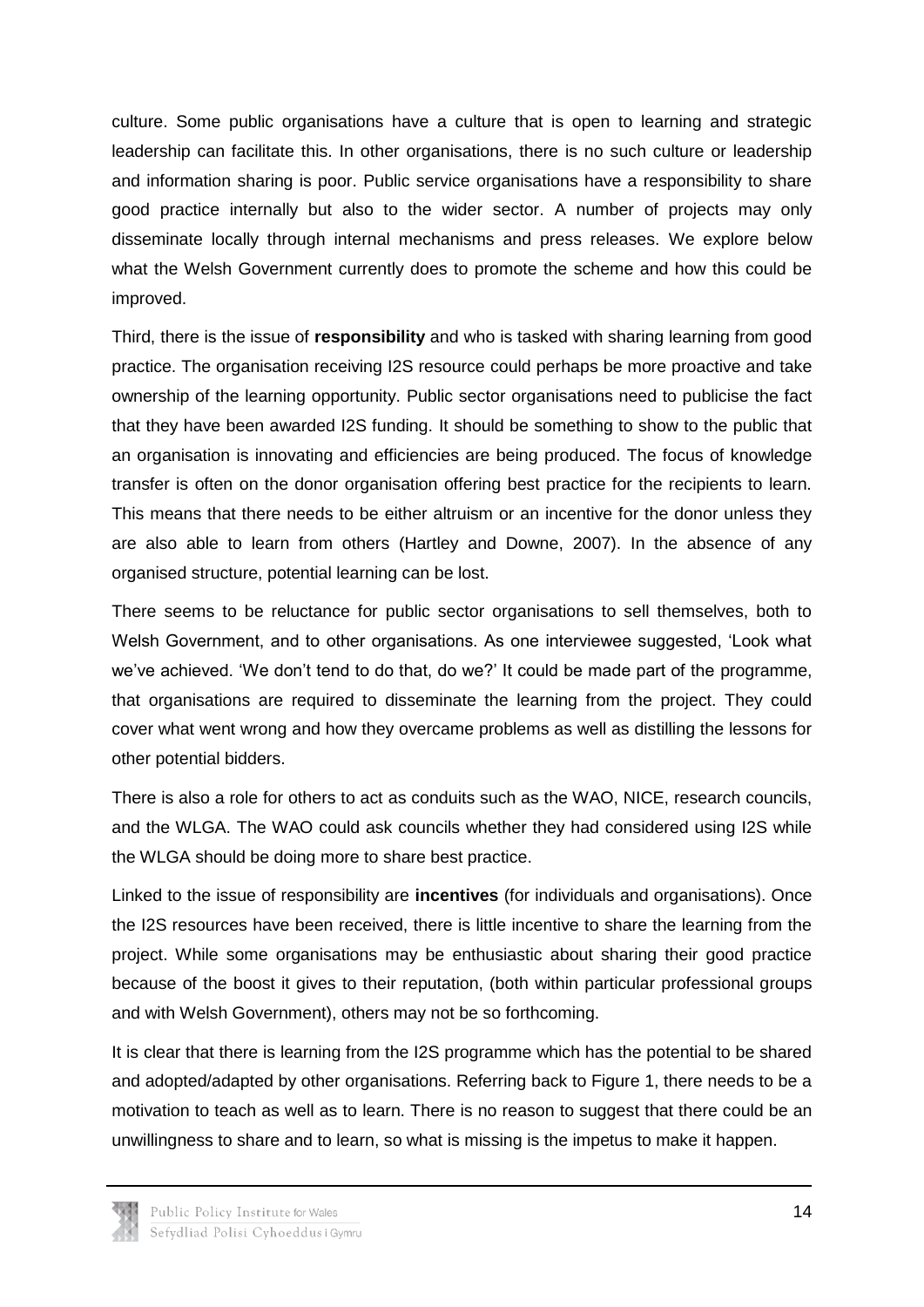**Relationships** between organisations are the fifth factor which can inhibit learning. There is a strong feeling from some organisations that they can't learn from certain others because of differences in context, politics, size etc. This 'not invented here' syndrome or 'tribal mentality' is difficult to overcome. Given the large size of I2S projects, it also raises the question about whether there are sufficient opportunities for learning, especially when most projects are sector-specific.

There is though potential for cross-sector learning from some of the I2S projects which seems to be currently unexploited. Managers from across sectors may not meet often enough to discuss the potential for cross-sector savings.

### <span id="page-15-0"></span>Encouraging Learning Through Invest to Save

#### <span id="page-15-1"></span>**Introduction**

Is there really a problem in the first place and how would we know? The general feeling from interviewees was that ideas do spread and that this may happen without the Welsh Government always knowing about it. Public sector managers will not report discussions about sharing good practice on I2S (or anything else) back to Welsh Government. The example of three projects on digitalised patient records suggests that this isn't necessarily the case, but in another area (transcribing service for doctors), an applicant had been to see a health board that had already been funded through I2S. There is also evidence of learning from the Gwent Frailty Project.

This section will explore what is currently being done to share good practice and outline actions the Welsh Government could take to improve its effectiveness. Some of these actions are short-term and could be introduced immediately; others are recommendations which are more long-term in nature.

#### <span id="page-15-2"></span>**What is currently undertaken by the Welsh Government?**

One of the four main objectives of the Fund is to 'promote dissemination of lessons learnt and best practice arising from projects' (Welsh Government, 2013). The Finance Committee recommended that 'the Welsh Government continues to promote case studies, encourage institutions to emulate successful schemes and to champion I2S through the Public Sector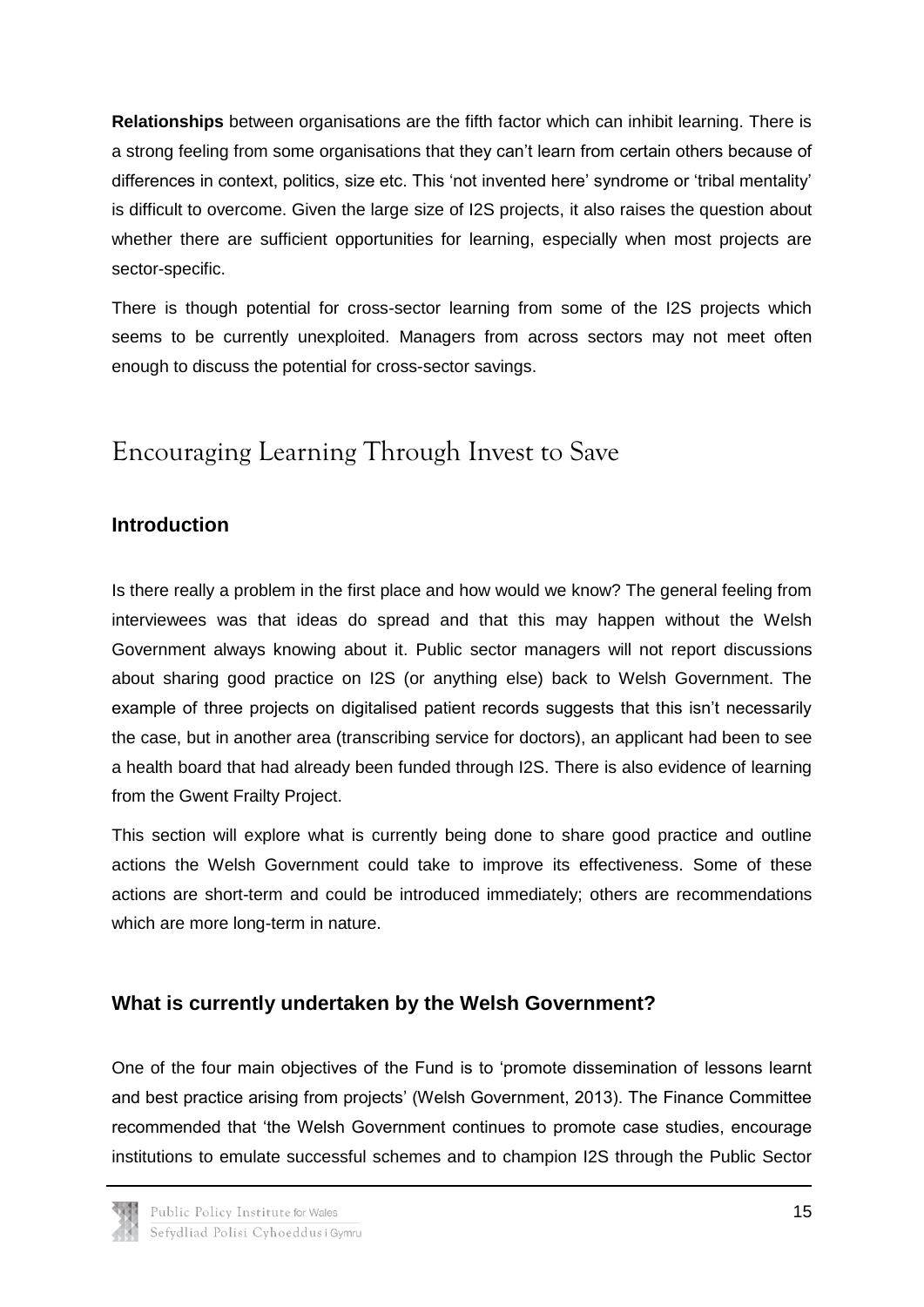Leadership Group' (National Assembly for Wales, 2013). This section examines the mechanisms in place to capture the learning resulting from the projects and outlines recommendations for improvements.

The Finance Minister announces the opening of the scheme each year, the team issues a press release and the Minister visits projects. A **letter from the Finance Minister** about the I2S scheme is sent out every year to Leaders/chief executives and the programme has also featured in the local government settlement letter issued by successive Ministers with responsibility for local government.

For such a letter to be effective, however, the message needs to be cascaded through the organization. Information about I2S needs to land on the desks of those who are able to influence those taking the decisions i.e. it needs to go wider than the Leader/chief executive. Generally, more needs to be done to explain how the process works, that it is well governed, and that the application process is not complicated or bureaucratic.

The Welsh Government has introduced two new questions on the expression of interest **application** form – 'What arrangements are you proposing to capture the lessons from this project? How will it be evaluated and what plans are there to cascade learning and findings?' Applicants have a maximum of 35 words to cover these questions. The dissemination of learning from the project is not an assessment criterion in stage two of the process. While the evaluation of the project is included in the delivery assessment, there is no mention of learning and dissemination in this assessment, nor in the FAQ document. The Welsh Government needs to give greater emphasis on learning and sharing good practice in all stages of the application process.

**'Annual reports'** bring together case studies of projects produced by the recipients of I2S funding. The three reports to date provide details of some of the I2S projects and have the potential to share knowledge quickly versus face-to-face contact. They aim to give a flavour of the project and name for a key contact who can provide further information. The I2S team are therefore acting as a conduit to making links. Unfortunately, these key contacts can often quickly move positions so the champion for the project is lost along with a certain amount of tacit knowledge.

It is unclear how attractive a large compendium of case studies produced by external evaluators is to potential users.

The **Public Sector Leadership Group** (PSLG) is meant to champion the learning from I2S (and other programmes) within Welsh public services. It should help to promote the programme, make links between I2S projects, tease out areas for service transformation and

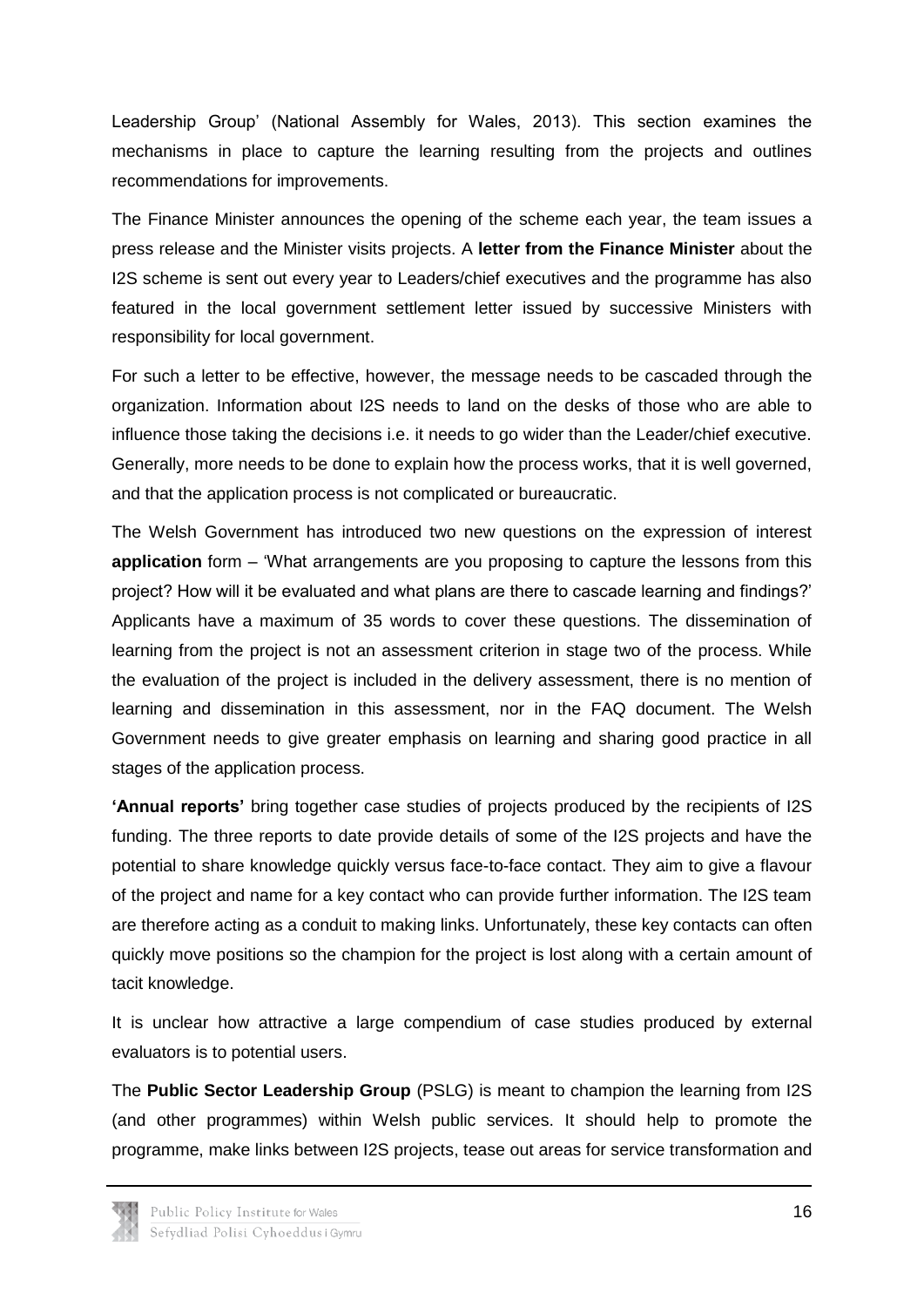potentially push for a pan-Wales approach in some areas. Twelve meetings of the PSLG were held between September 2011 and February 2014. According to the minutes, I2S was mentioned on only two occasions – a proposal for a project and a mention of I2S as a potential funding opportunity. It may be that I2S features in the four work programmes (e.g. on asset management and effective services for vulnerable groups) but no documentation was available in the public domain to check.

To be effective, information shared at these meetings needs to be shared 'back at the ranch'. One interviewee suggested that cabinet members and Service Heads would not necessarily be aware of the work of the PSLG.

A former member of the PSLG suggested that they don't talk enough about good practice and that there is a concern that civil servants and ministers can hear about a project and think that it would be relatively straightforward to replicate similar changes. There is of course the danger that good practice is highlighted without sufficient evidence that it can deliver. As the literature suggests, the sharing of learning depends upon context and things cannot often just be copied and pasted. The evaluation of projects used as good practice examples needs to be robust and projects need to be nurtured before they can be replicated across public services. Finally, it is not clear what leverage I2S has under existing governance arrangements to facilitate joint working across Welsh Government so that linkages are being made across government departments.

#### <span id="page-17-0"></span>**Website**

I understand that the website for the I2S programme is due to be updated and this may have some impact on levels of knowledge and engagement. Updating the information on a website can, however, only go so far.

#### <span id="page-17-1"></span>**Engagement in networks**

The Welsh Government has held workshops with health boards armed with examples of successful projects with the aim of encouraging thinking and applications. This is a good approach which should be replicated in other sectors and be part of an annual cycle of events.

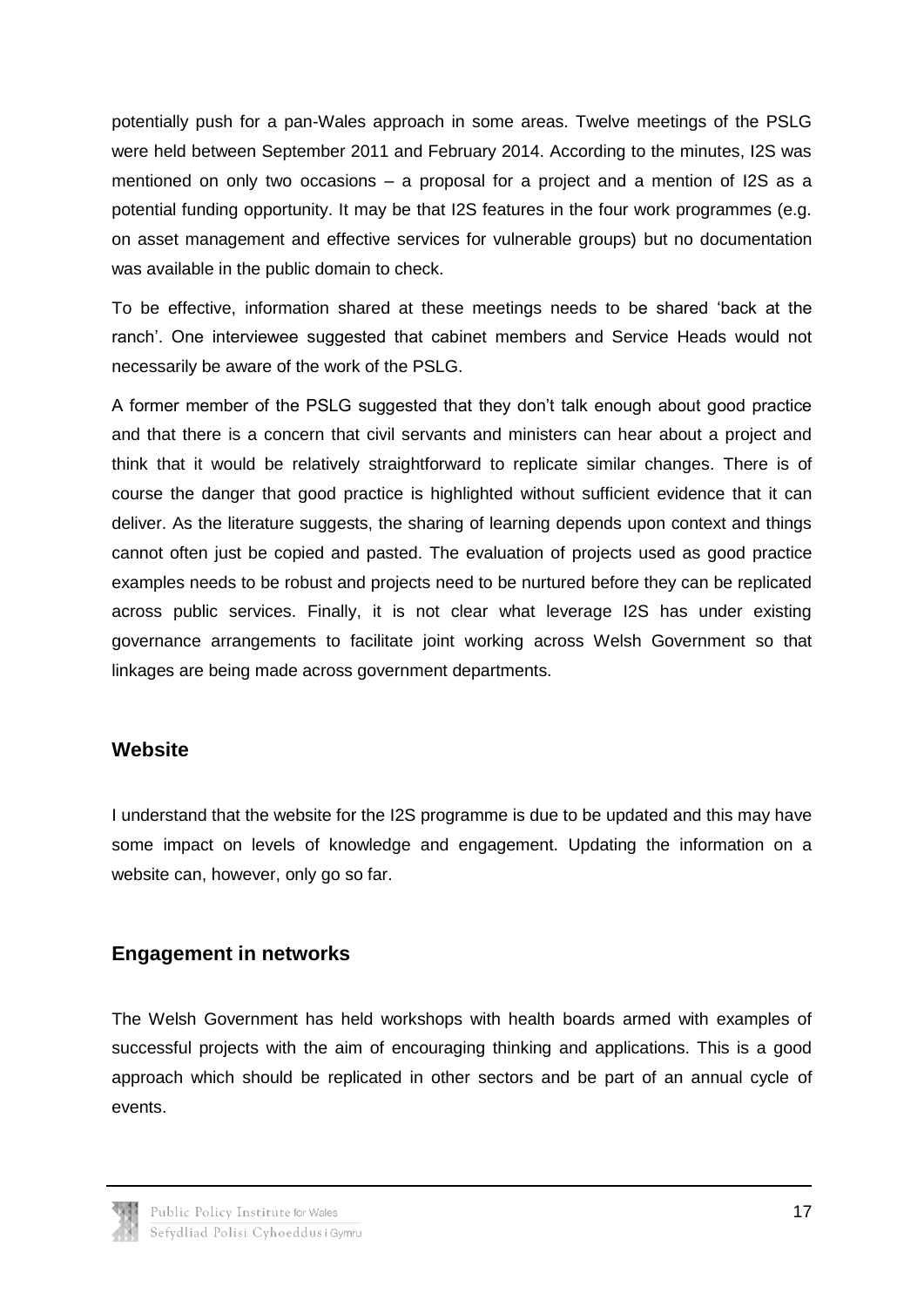Two I2S projects have been showcased in a 'Buildings Management' WAO Shared Learning Seminar, but many more I2S projects could feature in similar events. There are significant opportunities to feed into WAO (and other) events and Welsh Government need to be proactive in doing this.

There is always room for improvement in how existing mechanisms described above can be used, but there are also other ways in which the sharing of good practice can be improved.

#### <span id="page-18-0"></span>**What can the Welsh Government do to improve the sharing of learning?**

The literature review concluded that there are five main barriers to learning, which include:

- Mechanisms for sharing learning;
- Awareness:
- Responsibility;
- Incentives:
- Relationships.

I will now examine where the Welsh Government could introduce changes to address these barriers.

### <span id="page-18-1"></span>**Mechanisms for sharing learning**

Different mechanisms are needed to do different things – so the I2S team will need to determine the best vehicles to achieve outcomes. The website is used to display basic information about the programme, case studies are used to highlight how and why the projects have delivered efficiencies which can be shared at learning events, but in order to imbed the learning, peer-to-peer learning should be encouraged.

Peer mentoring could be made part of the learning process so that successful I2S projects pass on their experiences of what works and why. Organisations could guide others in putting a bid together, designing a project plan, calculating potential cost savings or even helping to design a new I2S project. Lots of practical support could be provided. On the face of it, here doesn't seem to be much of this peer learning conducted in Wales, but there is great potential for the Welsh Government to use some additional resource to make it work. Put simply, where a project has 'worked', representatives from that project could be funded

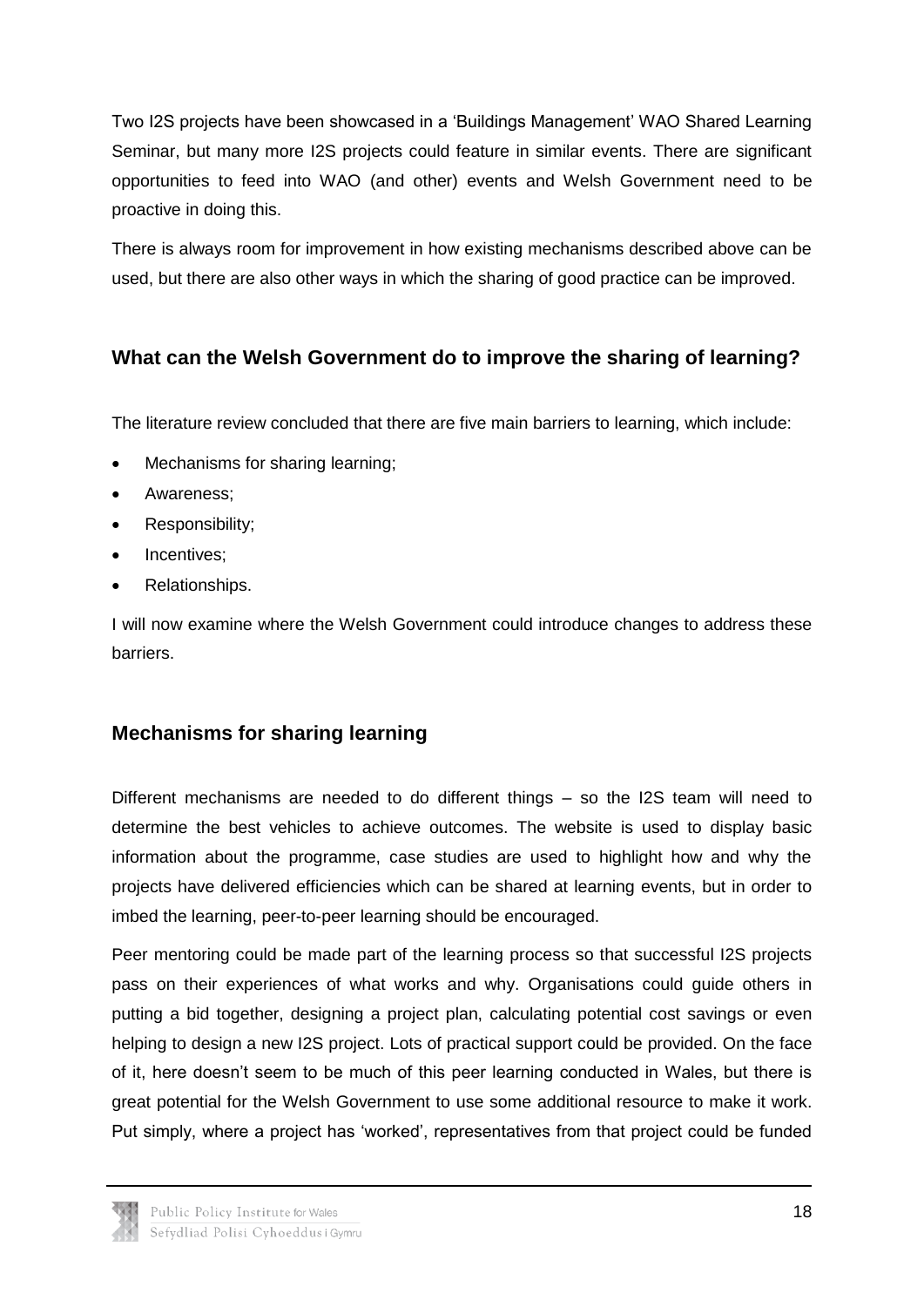to meet other people face-to-face (sharing tacit knowledge) to explain what worked, what didn't and why.

More attention needs to be placed on providing the best support for both the provider of the learning and the recipients. For example, the provider may have excellent performance in delivering efficiencies but it does not mean that they will be excellent at transferring this knowledge.

The WAO have initiated contact with I2S to look at past projects and see what good practice can be shared. Opportunities to sharing learning face-to-face should be taken.

There are a range of networks in place across the public sector and interviewees mentioned the specific and specialist nature of many of these networks. It is not clear whether there is a network in place which covers service re-design/transformation where learning from I2S projects could be discussed and shared. Rather than set-up a new network, it would be more practical to piggy-back on an existing network where it can be shown that this network has a record of success in sharing knowledge. If no such network is in place, a new network could be a way for strategic players, within or across sectors, to share good practice on 'what works'. The Minister for Finance could launch this network to give it some credibility and impetus.

Where I2S projects from NHS Wales are using different models to do similar things (e.g. make services more patient focused or improve the integration of non-emergency transport), there is the potential to learn from these different approaches as if it was a natural experiment.

The Welsh Government should consider:

- Giving greater emphasis on learning and sharing good practice in all stages of the application process;
- Introducing the requirement that robust dissemination plans are part of the application process as projects are likely to have ideas on the most appropriate mechanism to share learning;
- Introducing a process of peer mentoring so that successful I2S projects are required to help other projects to learn from their experiences, so the sector is helping itself;
- Providing some resource to support this peer mentoring;
- Providing support to the donor of the learning on how to promote lessons learnt and share best practice;
- Ensuring projects work with the Local Government and Government Business Analytical Team at the beginning of the project to design how to evaluate the project;

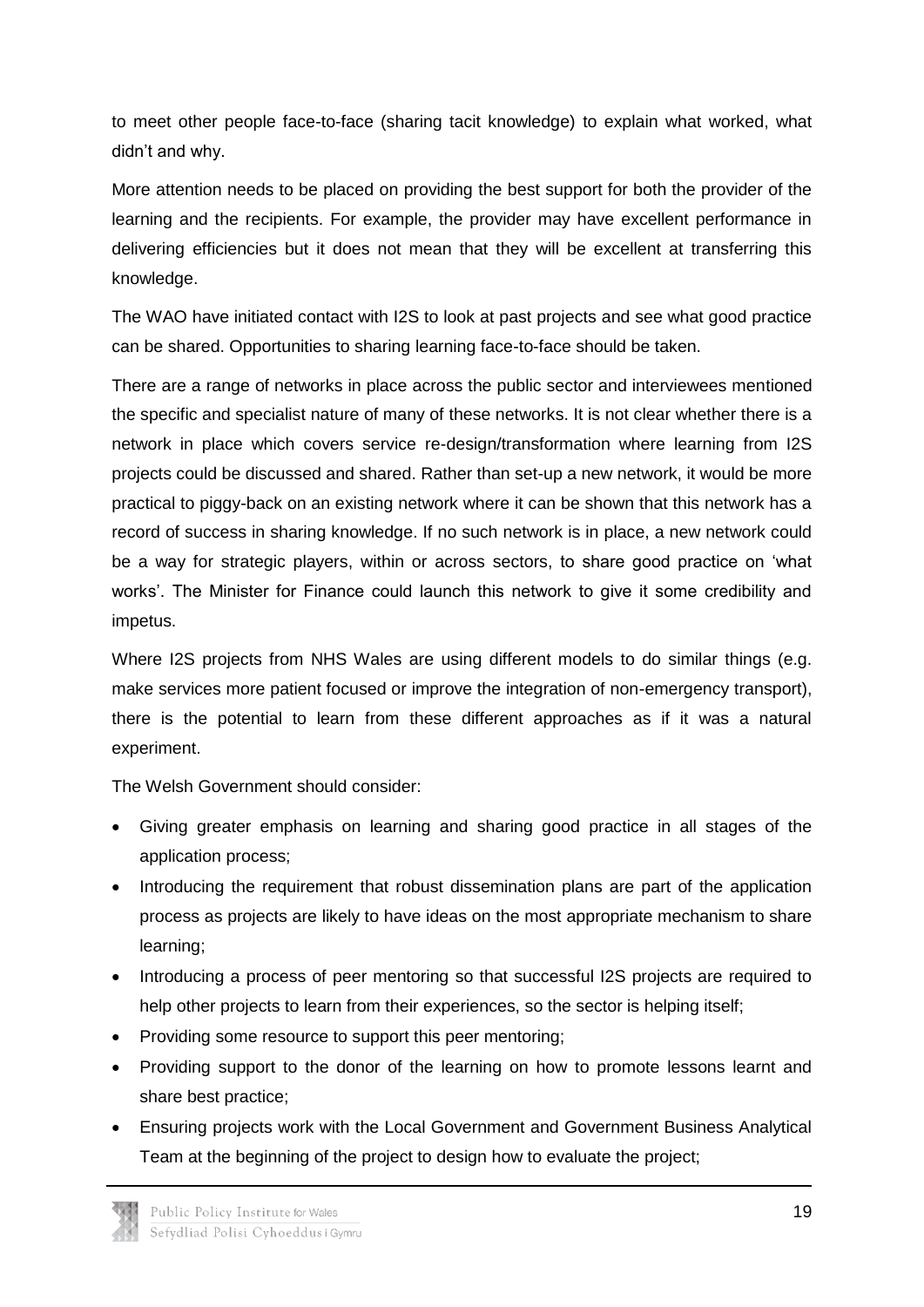- Requiring projects to complete a 'lessons learnt' document so what has been learnt through the process is formalised and made explicit;
- Using different methods to spread the learning (e.g. by using existing themed seminars run by WAO, WLGA and others) and electronic methods (e.g. providing updates on the progress of projects to networks by email);
- Using shorter summaries of projects to help to 'get the message out';
- Continuing to analyse the number of hits and downloads of reports on its website to assess the popularity of different styles of reports;
- Ensuring that there is a champion in the Welsh Government (which could include a Minister (for Local Government and Health in particular) and senior civil servant) for a particular project or group of similar projects;
- Asking participants in existing networks how good practice identified from I2S can be shared most effectively; and
- Setting up a new network focused on transformational service change spanning NHS Wales and local government.

#### <span id="page-20-0"></span>**Awareness**

It is clear that the Finance Minister is a strong advocate for I2S and has conducted various activities to 'get the message out' including meeting a group of Directors of Finance to explain the benefits of I2S. The Finance Committee report identified the value of ministerial buy-in and leadership and one interviewee suggested that support 'can't go to a higher level'.

Efforts have been made to sell the scheme to other sectors e.g. higher/further education (and HefCE) and various networks have been attended as well as conferences. But more needs to be done to promote the scheme to those parts of the public sector which have not, to date, applied in m(any) numbers. All parts of the public sector need to know about the scheme and not stumble across it accidentally. A view from one interviewee was that I2S, 'hasn't penetrated local government' and the profile of the scheme needs to be raised. A few interviewees suggested that the application process is not as bureaucratic as other schemes (in particular when applying for European funds) and the Welsh Government need to get this message out.

I2S is likely to remain most attractive to those organisations where there are no alternative funding streams e.g. Welsh Government sponsored bodies. The Welsh Government needs

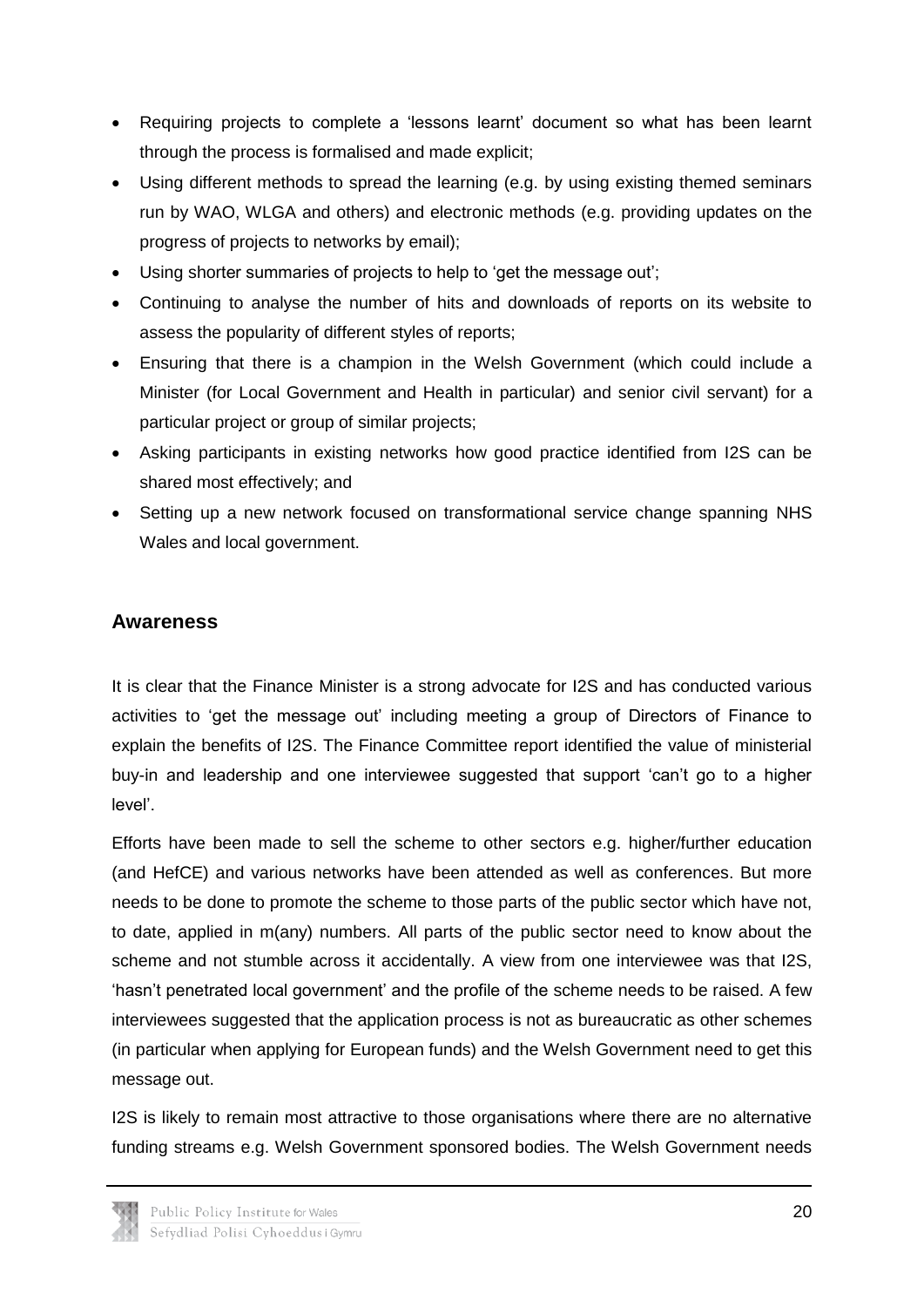to be realistic about involvement from local government as they can get grant funding and have powers to borrow. One interviewee was blunt in saying that, 'No-one wants to take money and repay unless they have to'. There could be more interest from local government if the opportunities for grant funding are reduced and/or once reserves have been run down. Rather than one-off attempts, efforts need to be maintained until it comes to the point where no more interest is ever likely to be provoked.

The Welsh Government should consider:

- How to do more to promote the programme, explain the application process and the successes generated;
- Targeting information on I2S to councillors. The portfolio holder for finance would be a good person to champion the programme and bring it to the attention of officers;
- Organising open days for people to see the project 'in action'; and
- Visiting service-based networks to share knowledge on a successful project.

#### <span id="page-21-0"></span>**Responsibility**

The Finance Minister has suggested that 'We should be able to transfer that (medicines management) so that it happens in every hospital' (Hutt, 2012). But who is responsible for taking the lead in sharing that learning – is it the health board, Welsh Government or should there be an agency whose mission is to share learning?

We've already mentioned above that public sector organisations and others (e.g. the WLGA) have a responsibility to share learning from I2S. The Welsh Government is well placed to take a strategic view over different policy areas and funding streams (not just I2S but also Regional Collaboration Fund (RCF) and Local Service Board-European Social Fund (LSB-ESF)) to bring the learning together. But, no organisation is currently taking an overview and co-ordination role. This means that successful I2S projects are not disseminated widely nor learning from good practice maximised. To make the most of the good practice, 'There needs to be somebody somewhere who is bringing it all together'.

There is potential for the I2S team to lead the sharing of learning, to 'feed the beast' as one interviewee described it. This would mean a stronger outward-facing role than at present and more face-to-face contact with public sector organisations. It can play a 'matchmaking' role in bringing organisations together to put in collaborative proposals or to see links across projects. But the team is relatively small and only so much can be done by existing members.

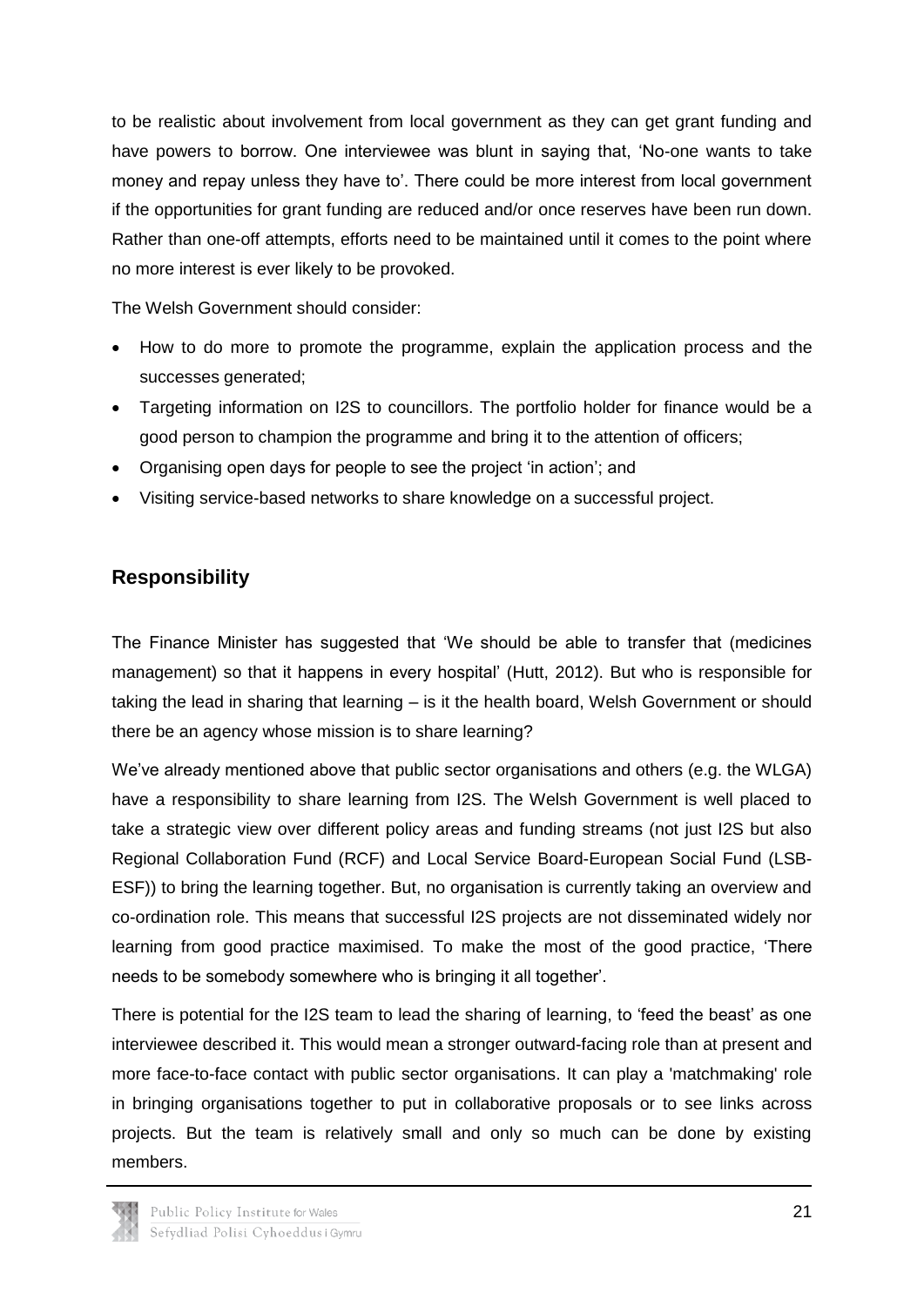Where it has been shown through robust evaluation that services have been improved through redesign and efficiencies achieved, there are opportunities for Welsh Government to mandate change in the NHS. The Voluntary Early Release Scheme was an idea which came from one health board. They were encouraged to speak to other boards to see if there was interest and the project was rolled-out across NHS Wales. A number of interviewees were concerned that there was a lack of strong top-down behaviour to say 'just do it'.

It is, of course, different for autonomous organisations like local councils which can't be held to account for not adopting good practice. While there is some support for the Welsh government to say, 'We really like this project. Its' been proven to deliver. This is what is going to be across the region and you all then need to work together to make it happen'. If the Welsh Government wants change in this sector, it probably needs to use legislation to make it happen. It has been argued that public organisations could be asked to 'adopt or to justify' why an idea of good practice may not be appropriate. This seems a fair question to ask so long as councils are able to explain and give reasons why an idea may not work locally.

The Welsh Government should consider:

- Whether one organisation needs to provide leadership of the process;
- Giving greater thought as to who is currently responsible for sharing good practice and bringing the learning together;
- Placing more emphasis on organisations to share learning from I2S (see recommendations above);
- Using the I2S team to proactively share good practice on a wider basis than to date;
- Making the learning from I2S projects explicit by extracting the key learning lessons from the projects;
- Making further efforts to push collaborations across sectors;
- Assessing which projects could cross sectors from health to local government and vice versa (e.g. LED lighting project at the University Hospital of Wales); and
- Being more proactive in rolling out projects where circumstances permit this.

#### <span id="page-22-0"></span>**Incentives**

I've recommended above that organisations should be required to share learning from their project with others and to work with their peers in developing future applications. The Welsh Government does not need to provide any incentive but they could commission expert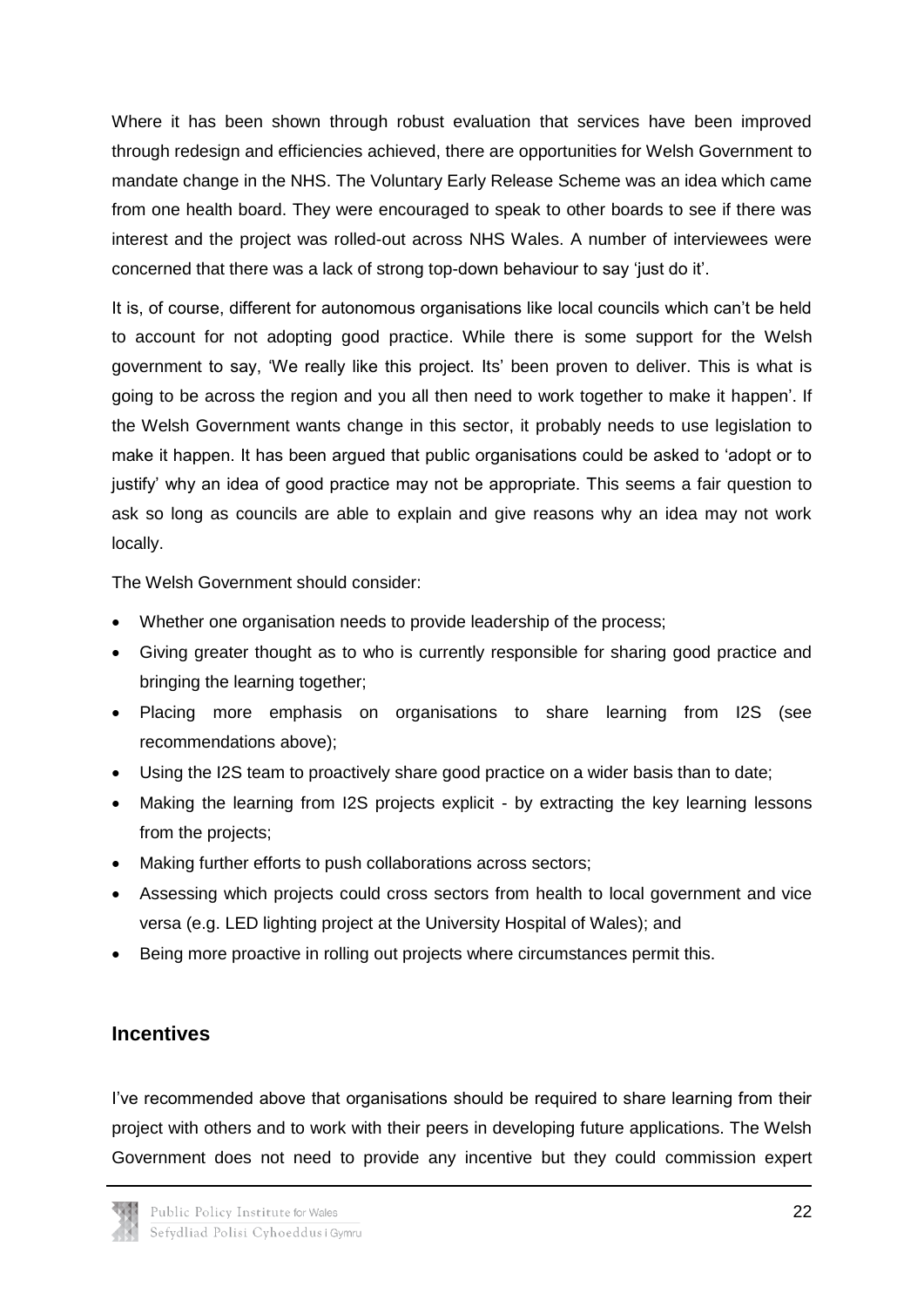support and advice for projects so that they are able to share their good practice in the most appropriate way.

The Welsh Government can use the leverage of resources to get projects to talk to each other and then see if an idea could be scaled up.

The Welsh Government should consider:

- Introducing a dedicated resource for dissemination and learning activities;
- Using some of these resources to help organisations construct innovative ways to share learning from I2S projects;
- Assessing whether a non-financial incentive (e.g. an award) may help to improve levels of applications from some sectors; and
- Determining whether more money could be put into the I2S pot to incentivise further involvement.

#### <span id="page-23-0"></span>**Relationships**

It will always be difficult to overcome the 'not invented here' syndrome which prevents an organisation learning from others. The I2S programme has a number of strengths which may help to alleviate this problem. One interviewee, who was not directly involved in I2S, remarked that organisations would be more likely to trust good practice from I2S than other sources because there is evidence that the project has delivered. The fact that an organisation has to give the money back focuses the mind and creates an incentive. The assessment panel was also described as being of a high-calibre and a rigorous application process is in place. All of these factors help in determining whether a project is viewed as being legitimate and one that can be learnt from, regardless of differences.

While costs can be included for evaluating a project, it is not clear how many projects have been independently evaluated. The requirement to have some sort of evaluation carried out will help to provide evidence on how outcomes have been produced which can then be shared with others in the public sector.

There were more than 100 applications in the first round of I2S which were mainly small projects. This causes administrative efforts to appraise them all and 'the return on investment was pretty low for some of them'. The Welsh Government should continue to emphasise that there is flexibility in the system on the minimum threshold as a small amount

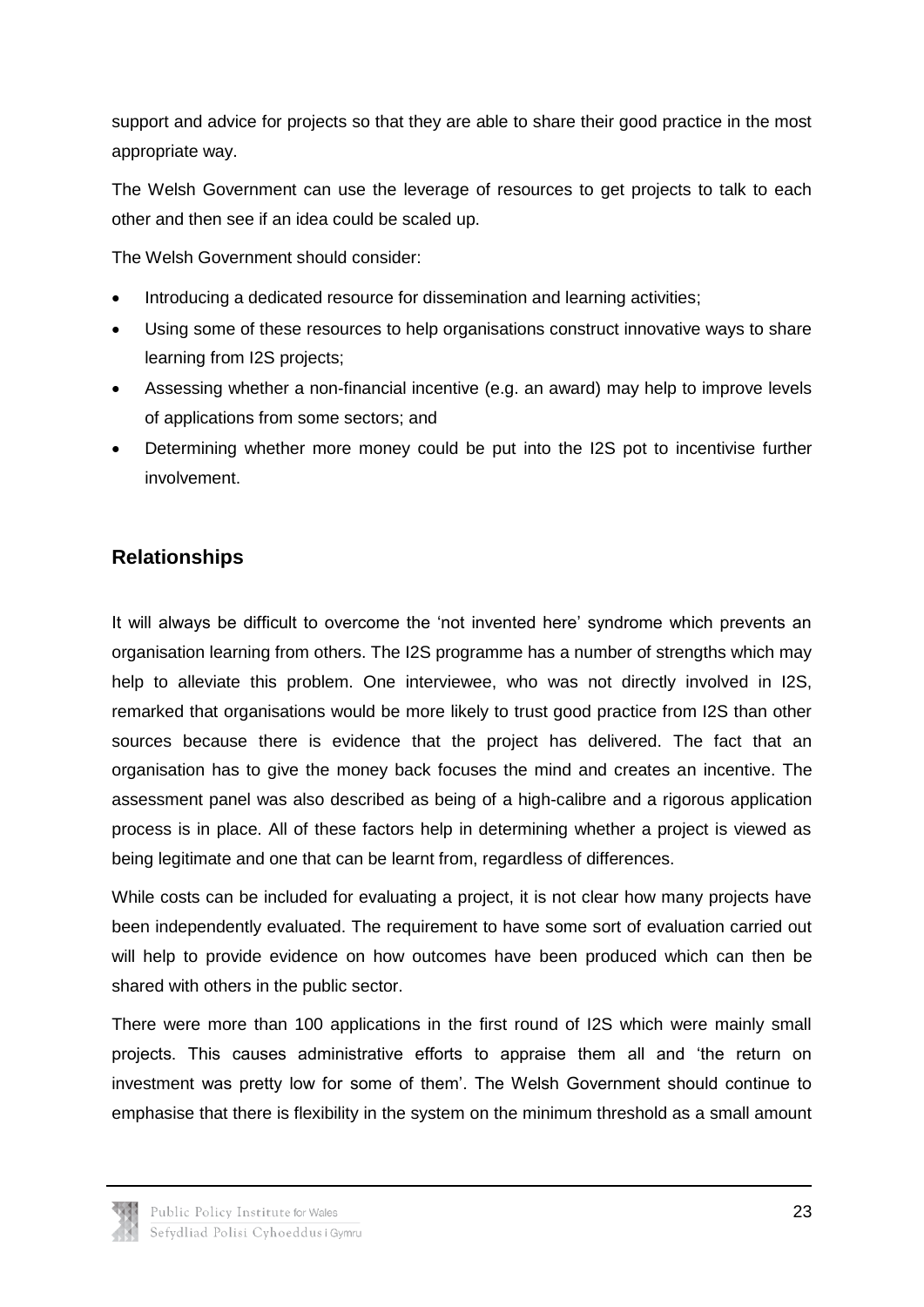of investment can have far-reaching benefit. A wider range of projects would also provide more opportunities to learn.

The Welsh Government should consider:

- Continuing to encourage and suggest to public service organisations where there are potential projects to learn from;
- Ensuring that all projects are independently evaluated;
- Making learning and dissemination part of any future external evaluation;
- Sharing the experiences of different sizes and types of projects so as not to exclude the potential for all organisations to learn;
- Giving thought to whether greater learning could be generated from funding a larger number of projects; and
- Continuing to help support those who wish to make an application.

#### <span id="page-24-0"></span>**Conclusions**

This assignment set out to examine ways to ensure that learning from the Invest to Save programme is identified and adopted by public services in Wales. It has outlined conditions from the literature which encourage learning, assessed whether these applied to I2S and what changes could be introduced to improve opportunities for learning. It has concluded that the Welsh Government need to give greater emphasis on learning and sharing good practice but also place a responsibility on organisations to work with their peers in sharing existing practice and potentially initiating new ideas.

There is room for improvement in how existing mechanisms can be used, but there are more fundamental questions which need further examination. The most significant one is about responsibilities. Maddock suggests that, 'There are few people in the public sector whose job it is to find innovations or to fund them, grow them, assess them and spread them about. Innovation has had nothing like the focused attention paid to performance management. And, unlike in the private sector, very few people get to the top because of innovations they have pioneered' (2007: p. 4). Sharing learning from good practice is often seen as an optional extra – something that can be bolted on at the end by holding a seminar in the North and another in the South of Wales. There is an assumption that 'build it and they will come', without examining the value of using different mechanisms for sharing learning. Good practice is currently being wasted as it is not being shared effectively.

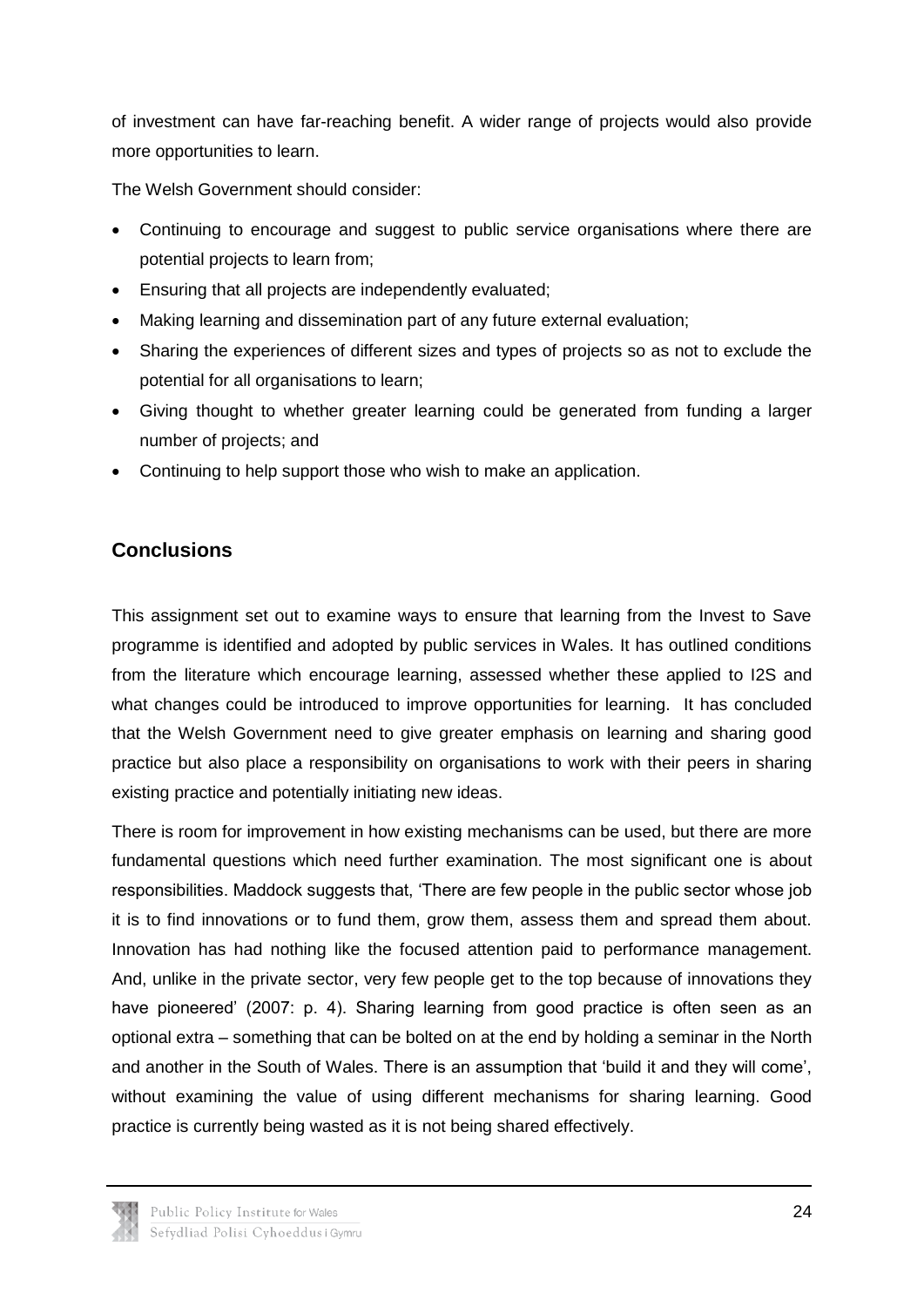Finally, all the evidence suggests that I2S is a good scheme with some projects delivering significant returns on the investment. The fact that opportunities for learning are not being maximised is a message that is frequently heard across other programmes such as ESF-LSB. There is, therefore, potential to bring together learning from across funding streams, so learning is not conducted in silos.

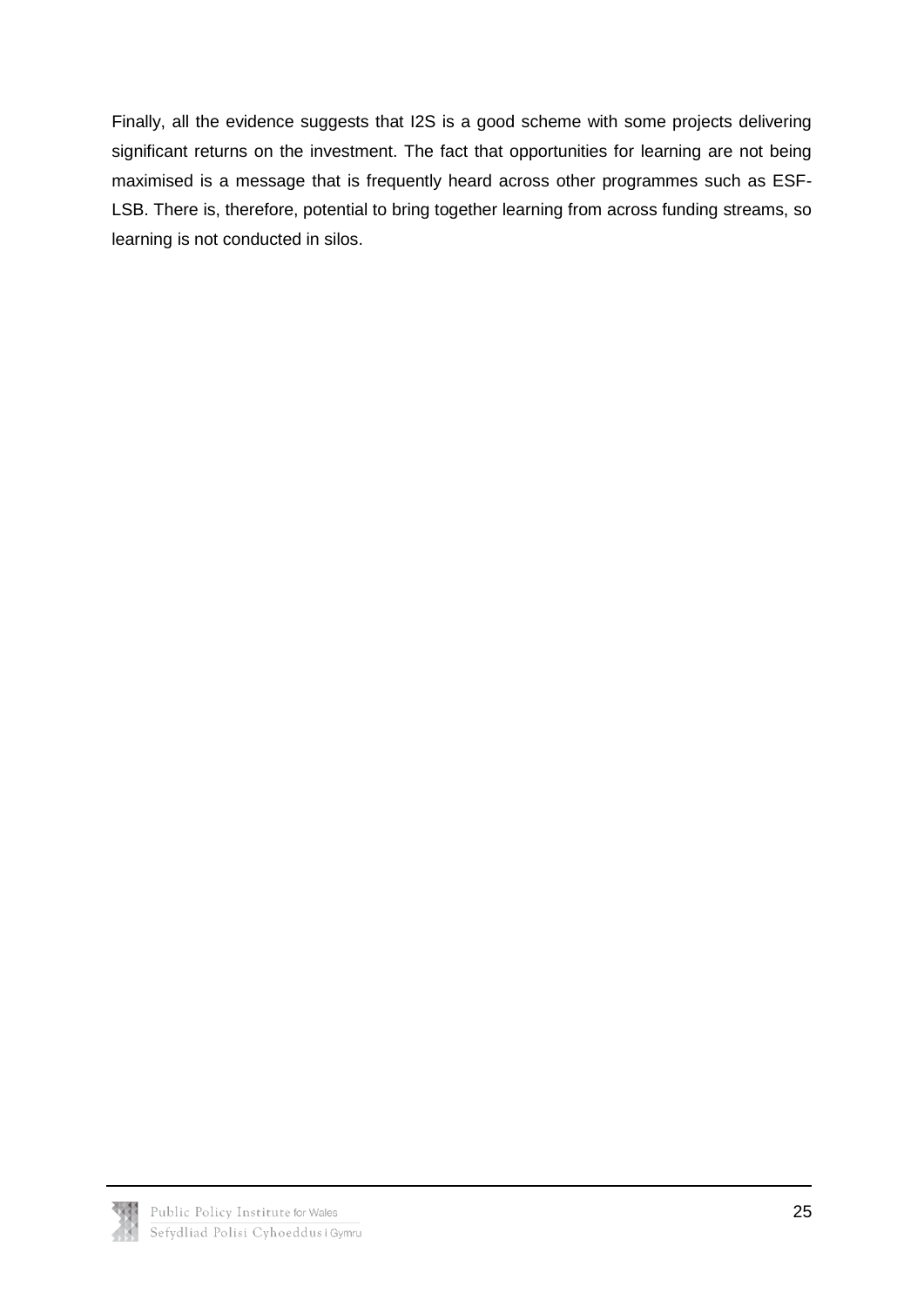### <span id="page-26-0"></span>References

Bate, S. P. and Robert, G. (2002). **Knowledge management and communities of practice in the private sector: lessons for modernizing the national health service in England and Wales**, Public Administration, 80:4, pp. 643-663.

Brannan, T., Durose, C., John, P. and Wolman, H. (2008). **Assessing Best Practice as a Means of Innovation**, Local Government Studies, 34:1, pp. 23-38.

Brown, J. S. and Duguid, P. (1991). **Organizational Learning and Communities of Practice: Towards a Unified View of Working, Learning and Innovation**, Organization Science, 2:1, pp. 40-57.

Child, J. and Faulkner, D. (1998). **Strategies of Co-operation: Managing Alliances**, Networks and Joint Ventures, Oxford, Oxford University Press.

Cohen, W. and Levinthal, D. (1990). **Absorptive capacity: a new perspective on learning and innovation**, Administrative Science Quarterly, 25, pp. 353-365.

Dixon, N. (2000). **Common knowledge: How companies thrive by sharing what they know**, Boston, Mass: Harvard Business Press.

Dopson, S. (2006). **Why Does Knowledge Stick? What we can learn from the case of evidence-based health care,** Public Money and Management, April, pp. 85-86.

Downe, J. Hartley, J. and Rashman, L. (2004). **Evaluating the extent of interorganisational learning and change through the Beacon Council Scheme.** Public Management Review, 6:4, pp. 531-553.

Easterby-Smith, M., Lyles, M. and Tsang, E. (2008). **Inter-Organizational Knowledge Transfer: Current Themes and Future Prospects,** Journal of Management Studies, 45:4, pp. 677-690.

Finger, M. and Brand, S. (1999). '**The Learning Organization in the Public Sector'** in M. Easterby-Smith, J. Burgoyne and L. Araujo (eds) Organizational Learning and the Learning Organization: Developments in Theory and Practice. London: Sage Publications.

Gambetta, D.G. ed. (1988). **Trust: Making and Breaking Cooperative Relations**, New York: Basil Blackwell.

Hartley, J. and Downe, J. (2007). **The Shining Lights? Public Service Awards as an Approach to Service Improvement,** Public Administration, 85:2, pp. 329-353.

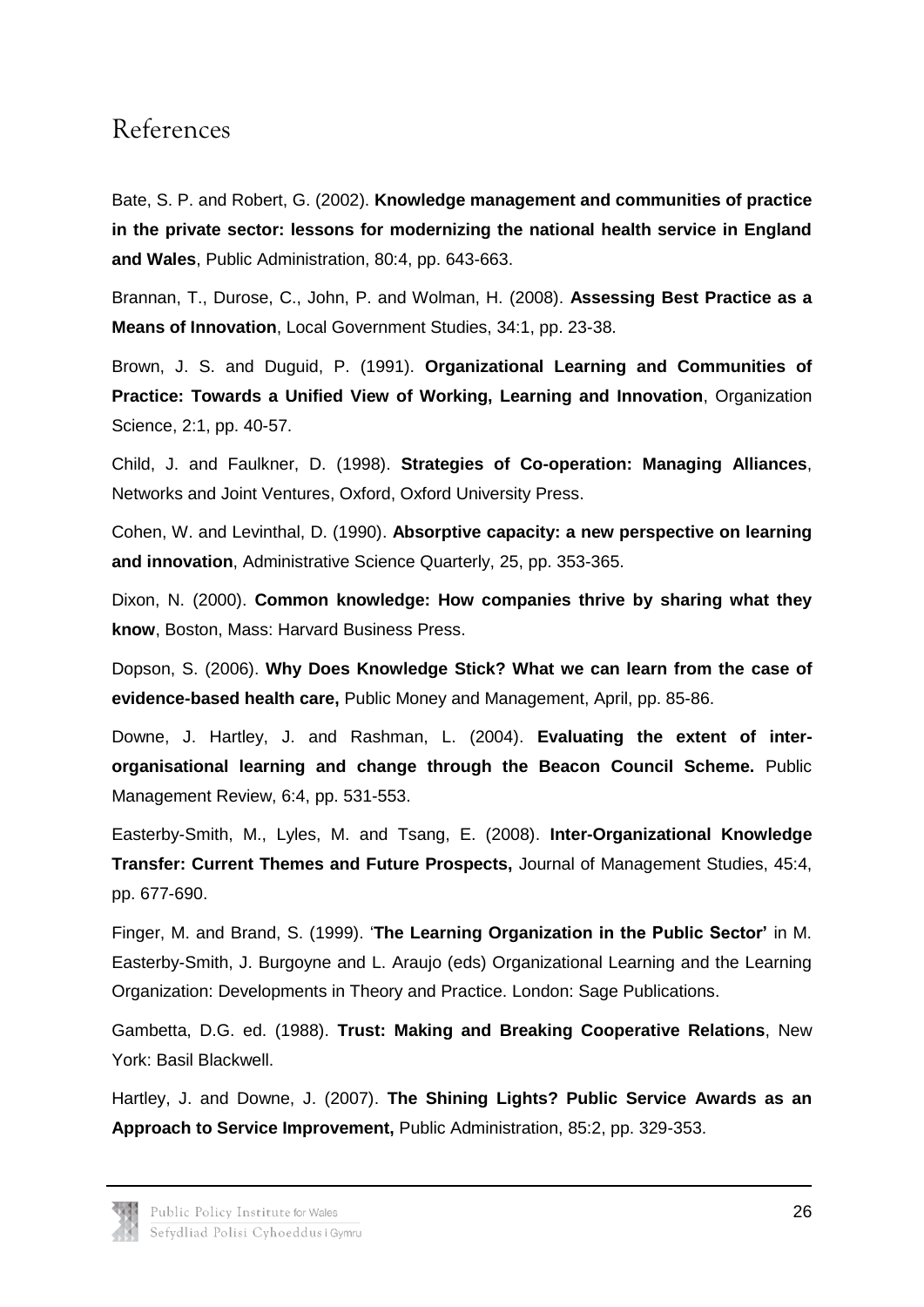Hartley, J. and Allison, M. (2002). **Good, Better, Best, Public Management Review,** 4:1 pp. 101-118.

Health Foundation (2014). **Improvement collaboratives in health care** [http://www.health.org.uk/public/cms/75/76/313/4932/Improvement%20collaboratives%20in%](http://www.health.org.uk/public/cms/75/76/313/4932/Improvement%20collaboratives%20in%20health%20care.pdf?realName=PZTErN.pdf) [20health%20care.pdf?realName=PZTErN.pdf](http://www.health.org.uk/public/cms/75/76/313/4932/Improvement%20collaboratives%20in%20health%20care.pdf?realName=PZTErN.pdf)

Huber, G. P. (1991) **Organizational Learning: The Contributing Process and the Literatures**, Organization Science, 2 (1) pp. 88-115.

Jones, S. (2005). **Five Faults and a Submission: the case for the Local Government Improvement Programme**, Local Government Studies, 31:5, pp. 655-676.

Jones, S. (2004). **Improving Local Government Performance: one step forward not two steps back,** Public Money and Management, January, pp. 47-55.

Lane, P. J. and Lubatkin, M. (1998). **Relative Absorptive Capacity and Interorganisational Learning,** Strategic Management Journal, 19, pp. 461-477.

Maddock, S. (2007). **Conference Report: Creating the Conditions for Public Sector Innovation.** London: NESTA, the National School of Government, and the Young Foundation.

Nahapiet, J. and Ghoshal, S. (1998). **Social Capital,** Intellectual Capital, and the

Organizational Advantage. Academy of Management Review, 23:2, pp. 242-266.

National Assembly for Wales (2013). N**ational Assembly for Wales Finance Committee Invest to Save**, Cardiff: National Assembly for Wales Commission.

Nonaka, I. (1994). **'A Dynamic Theory of Organizational Knowledge Creation',** Organization Science, 5:1 pp14-37.

Nunn, A. (2007). **The capacity building programme for English local government: Evaluating mechanisms for delivering improvement support to local authorities,** Local Government Studies, 33:3, pp. 465 – 484.

O'Dell, C. S. and Grayson, C. J. (1998). **If Only We Knew What We Know: The Transfer of Internal Knowledge and Best Practice,** New York: Free Press.

Rashman, L. Downe, J. and Hartley, J. (2005). **Knowledge creation and transfer in the Beacon Scheme: Improving services through sharing good practice,** Local Government Studies, 31: 5, pp. 683 -700.

Rashman, L. and Hartley, J. (2002). **Leading and learning? Knowledge transfer in the Beacon Council Scheme,** Public Administration, 80:3, pp. 523-542.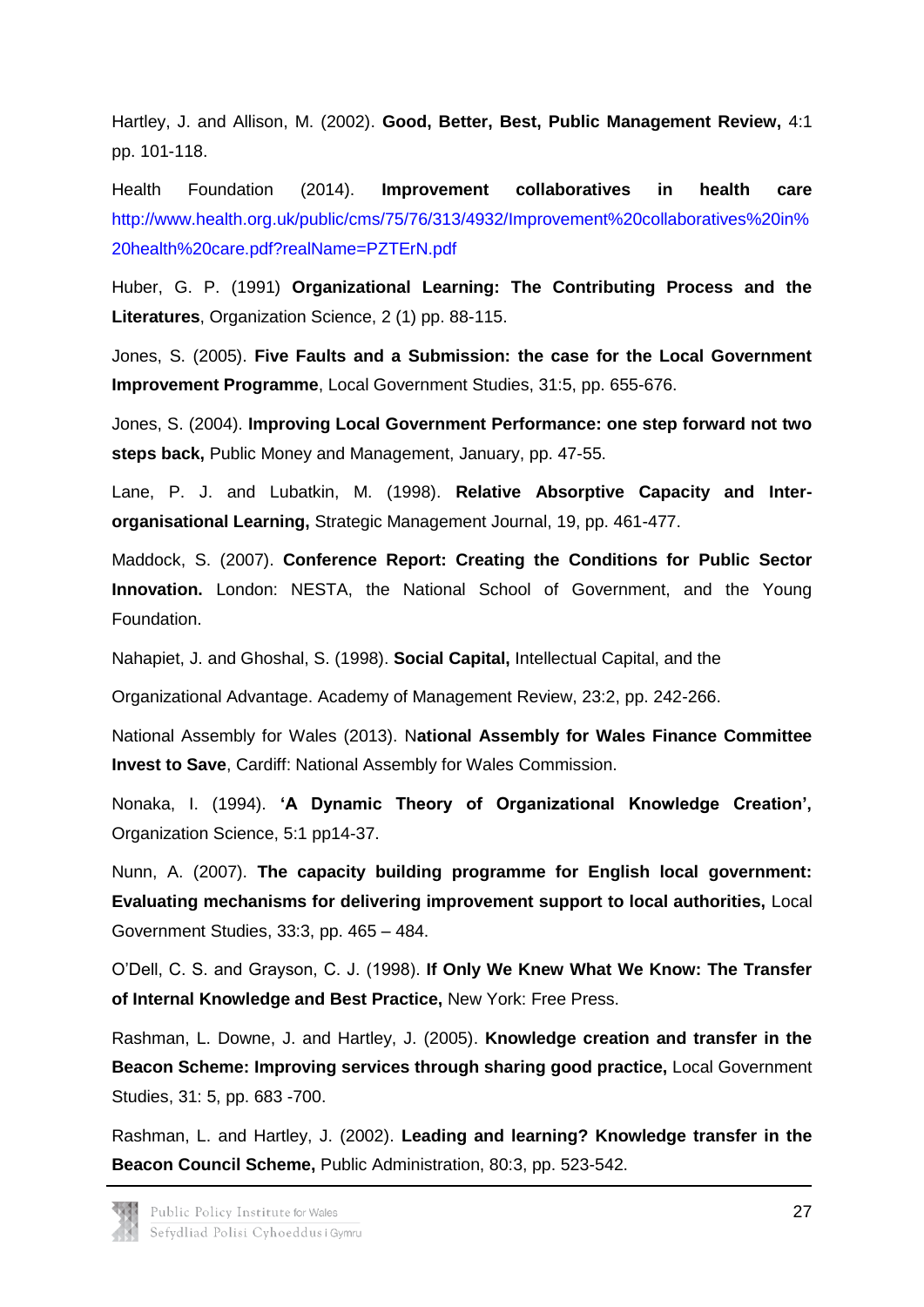Szulanski, G. (1996). **Exploring internal stickiness: impediments to the transfer of best practice within the firm,** Strategic Management Journal, 17, pp. 27-43.

Vera, D. and Crossan, M. (2004). **Strategic Leadership and Organisational Learning,** Academy of Management Review, 29:2, pp. 222-240.

Welsh Government (2013) **Invest-to-Save Fund Guidance.**